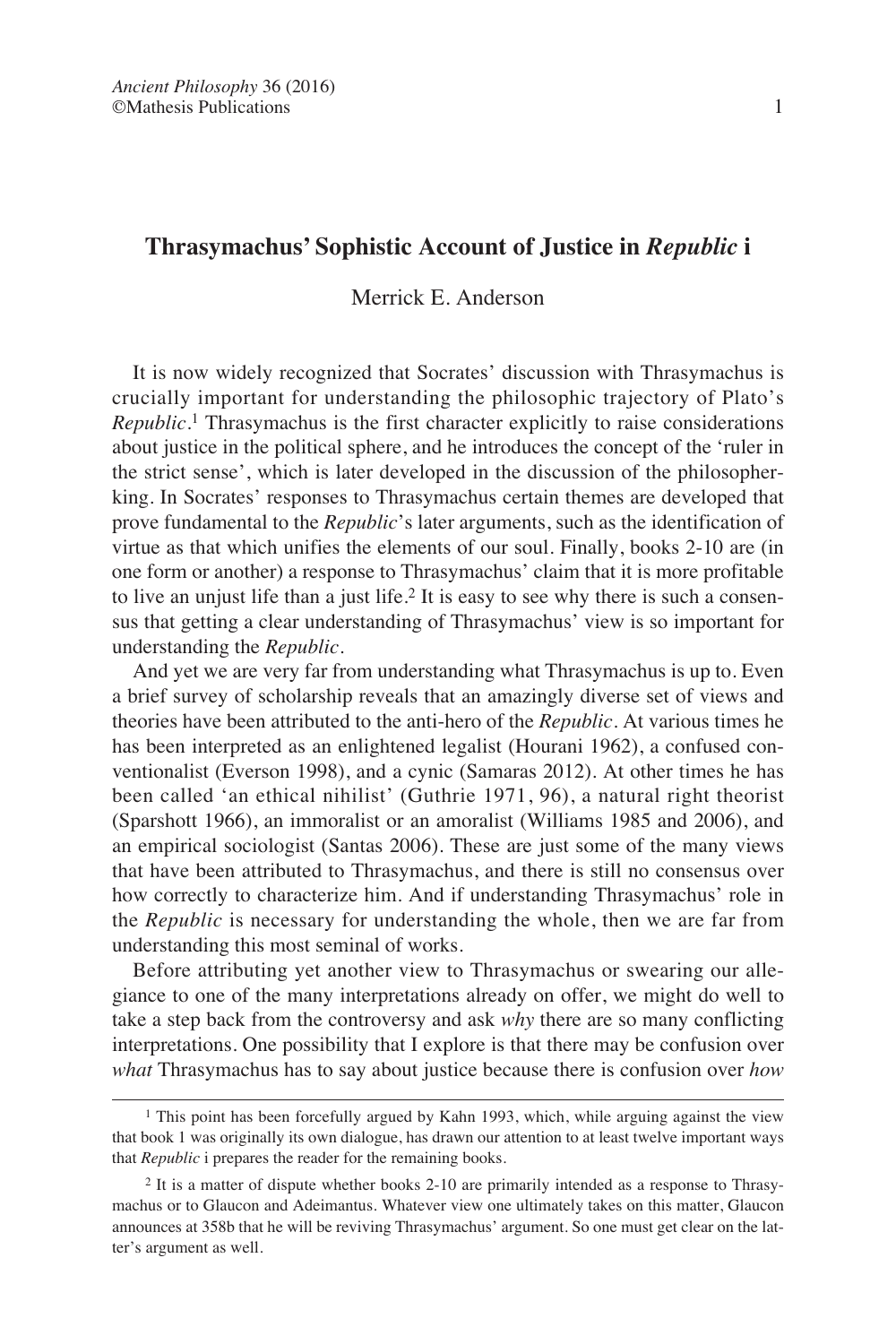he says it. What I refer to when I say *how* he speaks about justice are the methodological assumptions he accepts for investigating, explicating, and discussing its nature. Just like Parmenides, Plato, or Pascal, Thrasymachus—so I shall argue exhibits certain presuppositions about the right way to approach philosophic questions.<sup>3</sup> Before we try to draw any firm conclusion about the substance of Thrasymachus' views we should think about the preliminary question, 'What manner or method does Thrasymachus think is most apt for discussing questions about justice?'

We must take into consideration the fact that the historical Thrasymachus was a sophist, and I further suggest that what the character Thrasymachus is doing in book 1 is importantly akin to a certain genre of sophistic arguments from the fifth century. Thus I shall call my view 'Thrasymachus as sophist'.<sup>4</sup> I suggest that in his discussion with Socrates Thrasymachus attempts a genealogical unmasking of justice, which he hopes will change the action-guiding beliefs of his audience (it will later become clear what these cumbersome terms mean). Although my discussion is primarily about the methodology or structure of Thrasymachus' argument, I conclude by offering a brief discussion of its substance, as well.

### I. Getting Thrasymachus Wrong

It will be helpful, as a start, to identify the methodology or argumentative strategy Thrasymachus is most frequently interpreted as adopting, if only to see why this interpretation is incorrect. Most often, Thrasymachus been understood as a dialectician of sorts. 'Dialectic' is a finicky word with too many meanings to allow for easy comprehension, but when I label Thrasymachus a 'dialectician' I mean that he is often read as offering a definition of 'justice', intended to cover and explicate the ordinary application of the term and its opposite, 'injustice'. On this view, Thrasymachus is playing the same game that Socrates plays in many of the dialogues, in which he consistently tries to arrive at a definition of a moral term—say, piety—a definition that has the power to explain what exactly piety is and why every actually pious act is pious and not an instantiation of another virtue, such as courage, or of some vice. A quick survey of the titles of works can show how frequently Thrasymachus is associated with this sort of project: 'Thrasymachus' Definition of Justice in Plato's *Republic*' (Hourani 1962), 'Thrasymachus and Definition' (Chappell 2000), 'Thrasymachus' Definition of

<sup>3</sup> Here and throughout I will not hesitate to call what Thrasymachus does 'philosophic'. This seems to me as it should be, since he is concerned with issues central to (at least certain conceptions of) philosophy, such as justice and politics. But nothing hangs on this, nor do I mean to advance a substantive conception of philosophy. If any reader has a more robust understanding of what it means for something to be properly philosophic, she may ignore this epithet or understand my expression 'philosophic' to mean 'of or relating to issues that might interest a real philosopher'.

<sup>4</sup> I should immediately say that, in my view, there is nothing wrong or pernicious about Thrasymachus arguing sophistically. In fact, I think Thrasymachus' challenge to justice is quite powerful. So I am challenging the pejorative connotations the words 'sophist', 'sophistic', and 'sophistry' carry in our language. At least when these words are used to refer to the figures and intellectual climate of fifth century Greece, there is no reason they should carry the dirty ring they do in common parlance.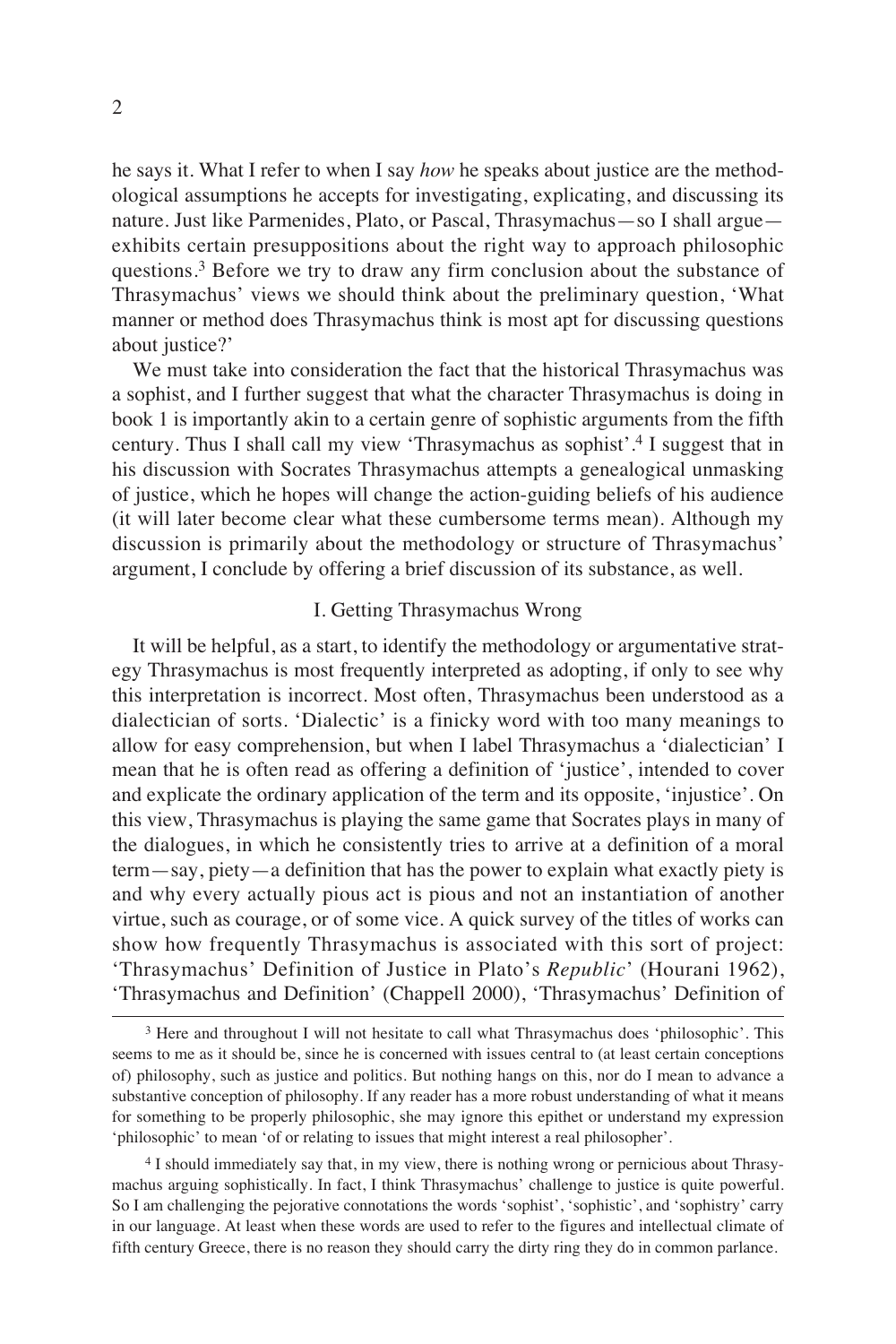Justice' (Reeve 2008). It is not at all surprising that so many scholars have interpreted Thrasymachus in this way. Following Socrates' lead, many interlocutors in the 'Socratic' dialogues do attempt to define a certain ethical term and, as has often been noticed, *Republic* i has very many similarities with these dialogues.<sup>5</sup>

Yet, those who believe Thrasymachus is attempting to give a Socratic-style definition of justice must show that the four claims he makes about justice can be worked into one unified and coherent definition.<sup>6</sup> The four claims are:

> I say that justice is nothing other than the advantage of the stronger. (φημὶ γὰρ ἐγὼ εἶναι τὸ δίκαιον οὐκ ἄλλο τι ἢ τὸ τοῦ κρείττονος συμφέρον, 338c)

> And each kind of government lays down laws to its own advantage…and they declare what they have laid down to be just for their subjects. (τίθεται δέ γε τοὺς νόμους ἑκάστη ἡ ἀρχὴ πρὸς τὸ αὑτῇ συμφέρον…θέμεναι δὲ ἀπέφηναν τοῦτο δίκαιον τοῖς ἀρχομένοις εἶναι, 338e)

> I say justice is this, the same in all cities, the advantage of the established rule. (τοῦτ᾽ οὖν ἐστιν…ὃ λέγω ἐν ἁπάσαις ταῖς πόλεσιν ταὐτὸν εἶναι δίκαιον, τὁ τῆς καθεστηκυίας ἀρχῆς συμφέρον. 338e-339a)

Justice is really the good of another. (ἡ μὲν δικαιοσύνη…

ἀλλότριον ἀγαθὸν τῷ ὄντι, 343c)

It has been pointed out by a number of scholars that these four claims are quite probably incompatible, if they are meant to be part of a definition (e.g., Chappell 1993, 2). Consider the example of the ruler in a Thrasymachean tyranny. According to claim 2, it will be just if this tyrant follows the laws that the ruler of her state (which is to say, herself) has established. And in doing this she will also be promoting her own interest, which satisfies claims 1 and 3. No doubt she will go about this quite happily, but this would leave Thrasymachus' definition quite unhappy. For by following the laws, acting justly, and acting for her own interest *she is not acting for the good of another*, which is Thrasymachus' fourth and most forceful claim about justice. There is no easy way to explain the actions of the rulers in a Thrasymachean regime in a way that is consistent with all four of his claims about justice.<sup>7</sup> Indeed, one would expect that on his account the rulers

 $<sup>7</sup>$  One might try to avoid any claim of incoherence here by arguing that the rulers in any Thrasy-</sup> machean regime are not considered to be citizens of that city. If they are not citizens then they need not follow the laws laid down by themselves, in which case Thrasymachus need not maintain that the rulers both serve the interests of the ruling class by following their laws and truly promote the good of

<sup>5</sup> Vlastos 1991, 248-251 went so far as to label *Rep.* i an early dialogue, in contrast with books 2- 10, which he thought to be a product of Plato's middle period.

<sup>6</sup> I read Thrasymachus as sincerely and candidly offering his substantive views, at least in the earlier parts of book 1. Those who prefer a 'rhetorical' interpretation and who think Thrasymachus' goal in the *Republic* is primarily to win students or show up Socrates may find this hard to accept. It seems to me, however, that one can construct a consistent and coherent interpretation of Thrasymachus if one reads him as being more-or-less sincere, and such an interpretation is *prime facie* stronger than one that reads Thrasymachus as posturing or being insincere.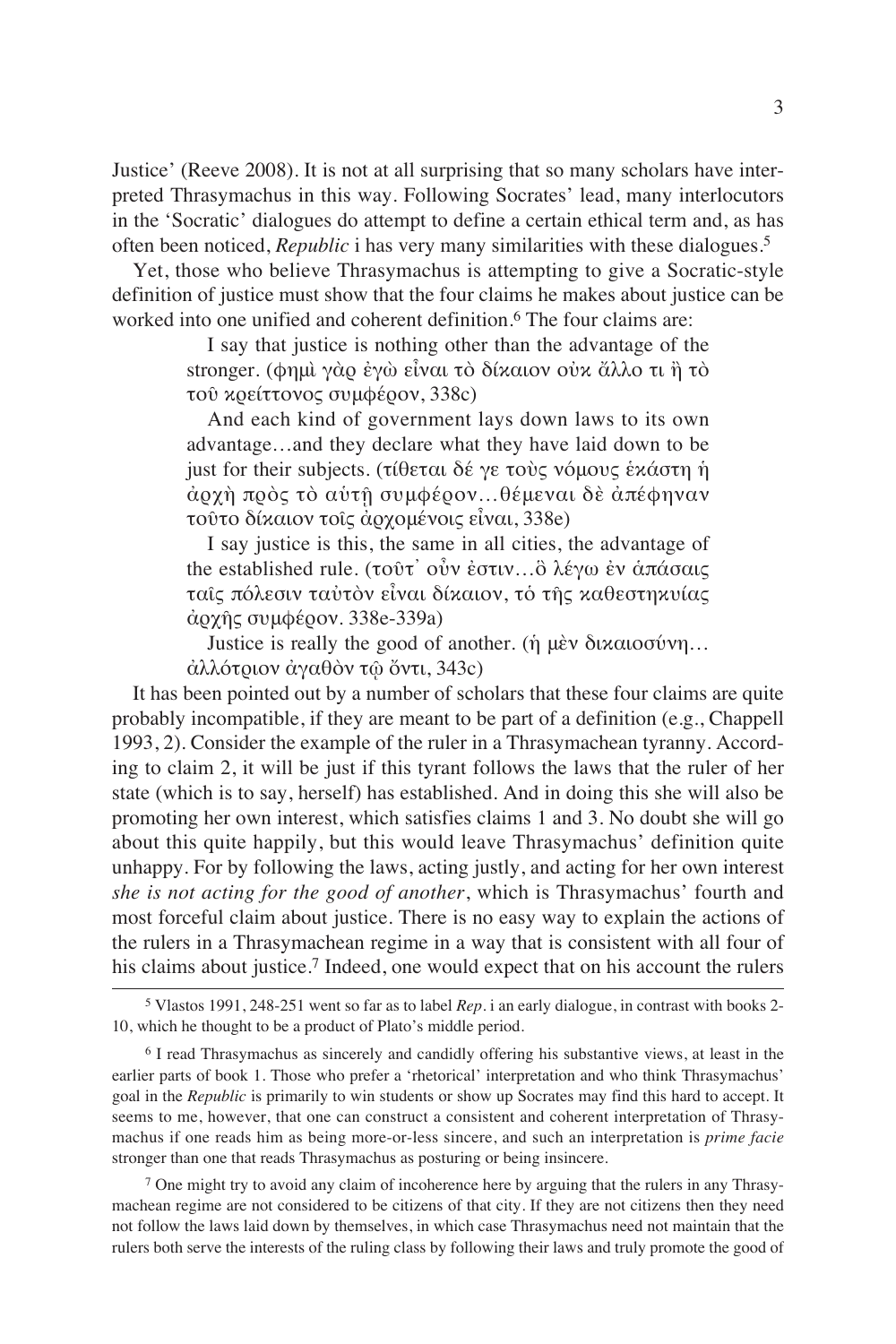always act justly when they rule to advance their self-interest, and yet he calls a tyrant the embodiment of injustice (344a). Thrasymachus, it appears, is not even concerned to save the consistency of his so-called definition of justice.

This particular problem with Thrasymachus' view has been well discussed in the literature, yet there are other indications—hitherto little recognized and more important for our purposes—that Thrasymachus is not interested in offering a definition of this kind. These are considerations more directly concerned with Thrasymachus' preferred method of argument, or his own philosophic project. When Thrasymachus finally enters into the conversation of the *Republic*, the first thing he does is vociferously to object to the manner in which Socrates has been discussing issues of justice with Polemarchus: 'Why do you act like idiots giving way to one another? If you truly want to know what justice is, don't just ask questions and then refute the answers…give an answer yourself' (336c).<sup>8</sup> This indicates that Thrasymachus thinks Socrates' usual practice of questioning his interlocutor is a hopeless one for discovering the truth about justice. It might be thought that since Thrasymachus goes on to prohibit Socrates from giving certain answers about what justice is, he is only attacking the *substance* of what Socrates says about justice (when he finally says anything at all, that is). But this would be a mistake. To see that his objection is mainly methodological, observe that after Thrasymachus offers his first three claims about justice, Socrates, just as he had done with Polemarchus, responds to Thrasymachus with a set of questions designed to clarify Thrasymachus' position. Yet Thrasymachus insists that these questions are not intended for a genuine search for the truth, but are rather tricks to slip him up: 'You think I asked you the questions I did in order to harm you in argument?—*I know it very well*' (341a-b). Thrasymachus announces that Socrates uses his questions only to harm the views of others and to aggrandize himself. This is what Thrasymachus was objecting to when he took offense with Socrates' treatment of Polemarchus. He saw Socrates playing the eristic and doing nothing to advance either discussant's understanding of the nature of justice.<sup>9</sup> Because Thrasymachus is so sure that Socrates is doing nothing productive for getting at the nature of justice, we might reasonably infer that Thrasymachus has his own ideas about what would be productive. In fact, Thrasymachus says as

another. Moreover, the shepherd analogy he later makes can be read to support such an argument (343a-b). We would not call shepherds sheep because they rule over sheep. Nonetheless, I think we should resist such a move. Thrasymachus intends for his view to hold for democracies as well as tyrannies and in democracies (at least in principle) citizens were able to contribute to the production of the laws, which would have been binding for every citizen, including those who produced the laws. This would make (at least many of) the citizens among the rulers, laying down laws in their own and every other citizen's interest. In such cases it makes little sense to say that those who create the laws are not meant to follow them, or would not be subject to penalty if they were to break them.

<sup>8</sup> Cf. Nicholson 1974, 219: 'Thrasymachus' first words are mainly about the *method of argument* that has been adopted until then.'

<sup>9</sup> We might think Thrasymachus wrong or even crazy for objecting to Socrates' method of questioning-and-answer. What could be more edifying than being questioned by Socrates? But surely Thrasymachus believes Socrates is not addressing the question at hand in a productive way.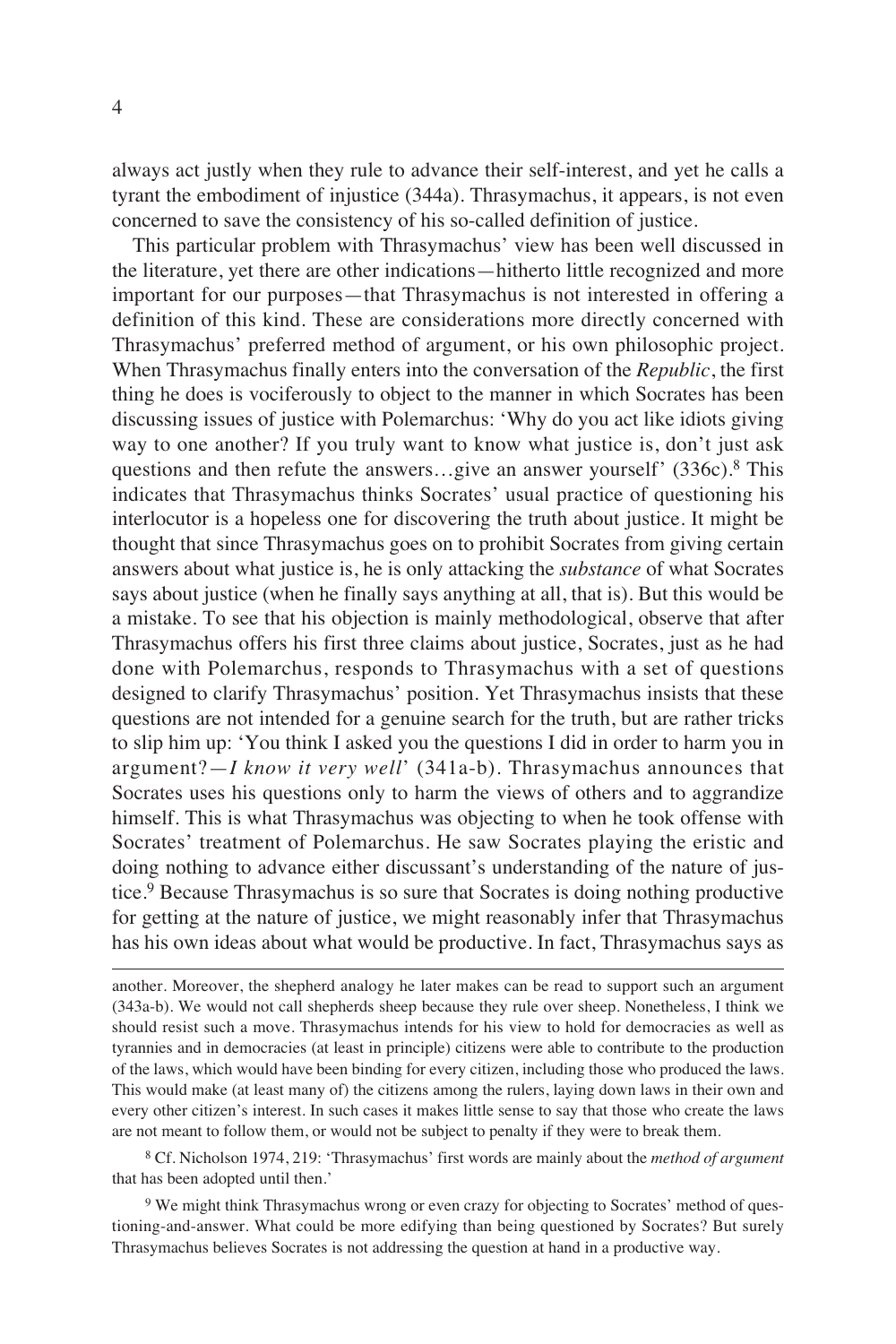much in so many words. After giving his reasons for thinking that justice is the advantage of the ruling party, he tells Socrates that 'anyone who reasons correctly' (τῷ ὀρθῶς λογιζομένῳ) will come to this conclusion too (339a).

What does Thrasymachus mean by reasoning correctly, and how does this differ from correct reasoning on Socrates' view? One thing is obvious. Socrates thinks that questioning others is an appropriate way to get at the truth, presumably because people like Polemarchus and Thrasymachus claim to know about justice, whereas Socrates does not. Nonetheless, Thrasymachus wants Socrates to state his positive views about justice. But this difference is rather unenlightening, and I think we can flesh out the disagreement in a more substantial and productive way. Consider the set of prohibitions Thrasymachus initially imposes on Socrates' answers about justice: he prohibits Socrates from making the typically Socratic claim that justice is 'the right, the beneficial, the profitable, the gainful, or the advantageous' (336c-d). Now look at how Socrates responds:

> Thrasymachus, if you ask someone how much twelve is, and, as you ask, you warn him by saying, 'Don't tell me, man, that twelve is twice six, or three times four, or six times two, or four times three, for I won't accept such nonsense, then you will see clearly—I think—that no one could answer a question framed like that. (337b-c)

In response, Thrasymachus scoffs sarcastically, 'so you think these two cases are alike?' and Socrates responds in turn by telling us that, yes, he thinks they are (337c). William Welton has recently and persuasively argued that here Plato is drawing our attention to a serious disagreement between Socrates and Thrasymachus (see Welton 2006, esp. 293-305).<sup>10</sup> Socrates apparently thinks not being able to say 'justice is the beneficial' is similar to being prohibited from saying '12 is thrice four'. Thrasymachus thinks the two cases are not at all alike.

Seasoned readers of Plato may expect Socrates to characterize justice with a simple identity-like statement. Socrates of the 'Socratic' dialogues often maintains that 'virtue is knowledge' (e.g., *Protagoras* 361b). Nor might it surprise that Socrates introduces a mathematical analogy. He later links mathematical education with understanding philosophic truths, including justice (537c-d). So it seems natural that Socrates thinks defining justice is analogous to defining a mathematical concept. But why does Thrasymachus object to this analogy?

Thrasymachus likely objects to the appeal to mathematics, for mathematics is paradigmatically objective. Time and place are indifferent for mathematical truths. We know already, however, that Thrasymachus cannot accept that justice is like this. Whatever his fully worked out view of justice, Thrasymachus clearly holds that its content differs from state to state, since in each state the rulers make different laws to support their own advantage. Thrasymachus must view justice as a messy affair, as it results from competing and conflicting interests between different groups. Moreover, his understanding of justice is presumably

<sup>&</sup>lt;sup>10</sup> Beversluis 2000, 230 called attention to this passage, but without explaining its crucial importance.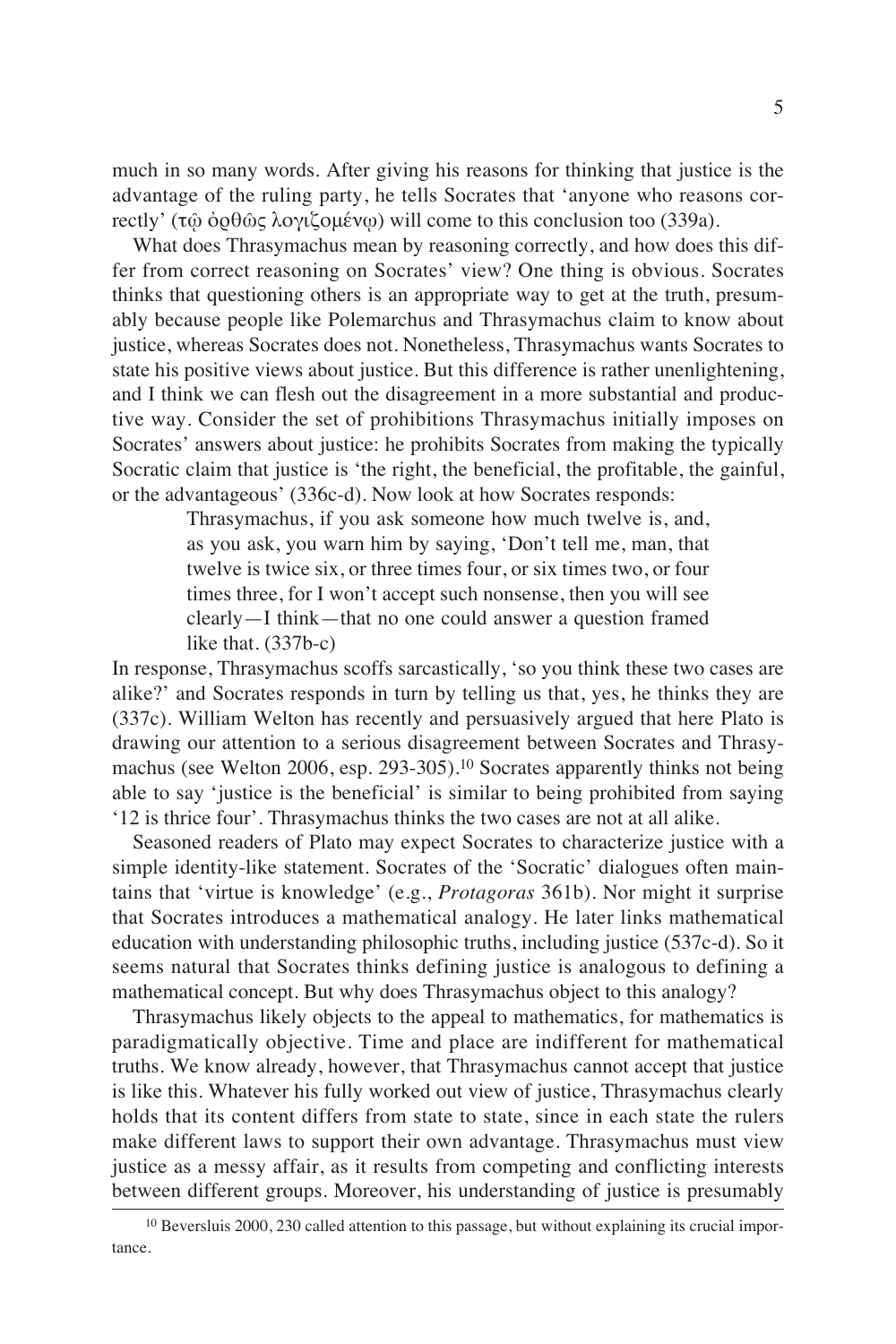going to need to include considerations about the nature of the polis under discussion, the rulers, the type of citizens, and the general culture as well.<sup>11</sup> All this will further complicate Thrasymachus' view of what justice is, and it will throw it in starker contrast with Socrates' desired simple and elegant account, akin to the truths of mathematics.

Just like mathematical truths, Socrates' Forms, eternal and unchanging, have no history. This opens the possibility of understanding them and, eventually, giving a fully worked-out account of them, no matter how difficult and time consuming this might be. However, if Thrasymachus thinks that what normally goes by the name of justice is a constantly changing, dynamic battlefield of interests, varying from city to city, it is much less clear that 'justice' could ever be captured by a succinct definition. It may be that we can only speak truths about justice that hold most of the time, or give accounts that are true from a certain perspective say, those exploited by the rulers in a Thrasymachean regime. If this is on the right track, it might explain why Thrasymachus needs to offer numerous statements about justice, which at first glance may seem in tension with one another. This is just to say that Thrasymachus is looking for a different kind of answer about justice than is Socrates.

### II. Getting Him Right: Thrasymachus as Sophist

The question obviously arises: if Thrasymachus is not offering a definition of justice, what is he doing? One recent trend in reading Thrasymachus is to interpret him as offering an empirical and descriptive account of the way justice is commonly practiced, as opposed to a normative or analytic definition (see Chappell 1992, Santas 2006, White 1995, and Barney 2011). There are two good reasons supporting a general interpretation along these lines. First, we know that as a matter of historical fact Thrasymachus of Chalcedon, like many other sophists, was involved in the politics of his native city (see Tell 2011, 84-92). We even have a fifth century text, which looks to be part of a speech addressed to a political assembly preserved under Thrasymachus' name, and it has been argued that he spoke in person to a number of different cities on behalf of his own (see White 1995). Since the historical Thrasymachus was so immersed in both his local politics and those of the other cities, we might reasonably infer he had access to the relevant data for making empirical or sociological generalizations about how justice functioned in the different polities of his own time. Further, the setting and drama of the *Republic* encourages such an interpretation. The dialogue is set sometime during the Peloponnesian War when one would expect envoys to come to Athens, so it might be thought that Thrasymachus is present during the discussion because of political circumstances and his views might well be expected to reflect these circumstances. On its own this is not enough to draw any definitive conclusions about the character Thrasymachus in the *Republic* since, aside from

<sup>&</sup>lt;sup>11</sup> This point was made clear by Maquire 1971, 146-147. However, he goes on to suggest that this understanding of justice, as it is limited to following the laws of one's society, is irrelevant to the more important question of moral action. I cannot agree with this second step, as we shall see below.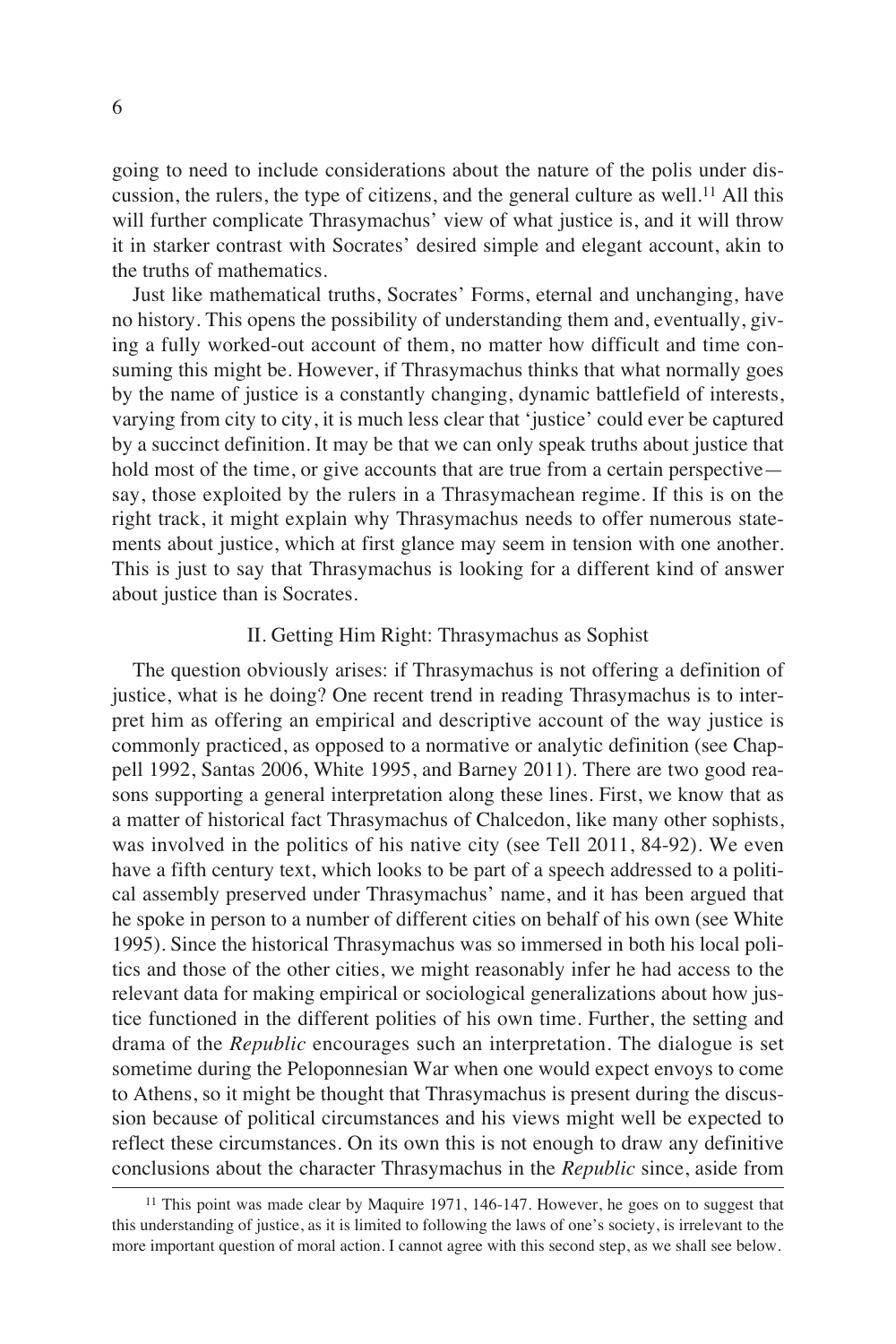the last, these are considerations about a historical figure, who need not have been represented faithfully by Plato. However, these historical considerations prove fruitful for thinking about Thrasymachus' position in *Republic* i. It turns out—and this is the second point in favour of this view—that there is good textual evidence within the *Republic* itself that empirical or descriptive considerations make up the foundation of Thrasymachus' argument.

In fact, Thrasymachus says exactly what we might expect him to say if he were a sociologist giving his empirical findings concerning the political data across various *poleis*. He asks Socrates, 'Don't you know that some cities are ruled by a tyranny, some by a democracy, and some by an aristocracy?' (338d). After securing Socrates' agreement, he goes on to say:

> And each city makes laws for its own advantage. Democracy makes democratic laws, tyranny makes tyrannical laws, and so on with the others. And they declare what they have laid down…to be just for their subjects and they punish anyone who goes against this as lawless and unjust. This, then, is what I say the just is, the same in all cities, the advantage of the established rule. (338d-339a)

This passage exemplifies what Santas 2006, 126 calls 'the empirical method of Thrasymachus'. Here Thrasymachus makes two large empirical claims: first, that each city is ruled by a certain socially identifiable ruler or group of rulers, who are called 'the stronger'; and second, that they establish rules that promote their own advantage, and subsequently call these rules 'just'. These two empirical claims provide the evidence leading to Thrasymachus' conclusion that justice is the advantage of whichever regime rules in whatever city. Similarly, Barney 2011 states that Thrasymachus, 'begins like a good social scientist, claiming to discern the underlying unity behind superficially diverse phenomena: laws differ from *polis* to *polis*…but really are everywhere the same in serving the powers that be'. These scholars are certainly correct in identifying these empirical statements as the force behind Thrasymachus' position. And this, in turn, lends some plausibility to the consideration that when Plato produced his own picture of Thrasymachus he borrowed from the historical figure who was, as we have seen, familiar with politics of many cities.

In fact—although so far as I know this has not yet been noted—the empirical thrust of Thrasymachus' argument continues well into the later sections of his argument and even constitutes the primary evidence for his fourth claim that justice is really the advantage of another. In his longest speech Thrasymachus tells Socrates that:

> You must look at it as follows, most simple Socrates. A just man always gets less than an unjust one. First, in their contracts with one another, you'll never find, when the partnership ends, that a just partner has got more than an unjust one, but less. Second, in matters relating to the city, when taxes are to be paid, a just man pays more on the same property and an unjust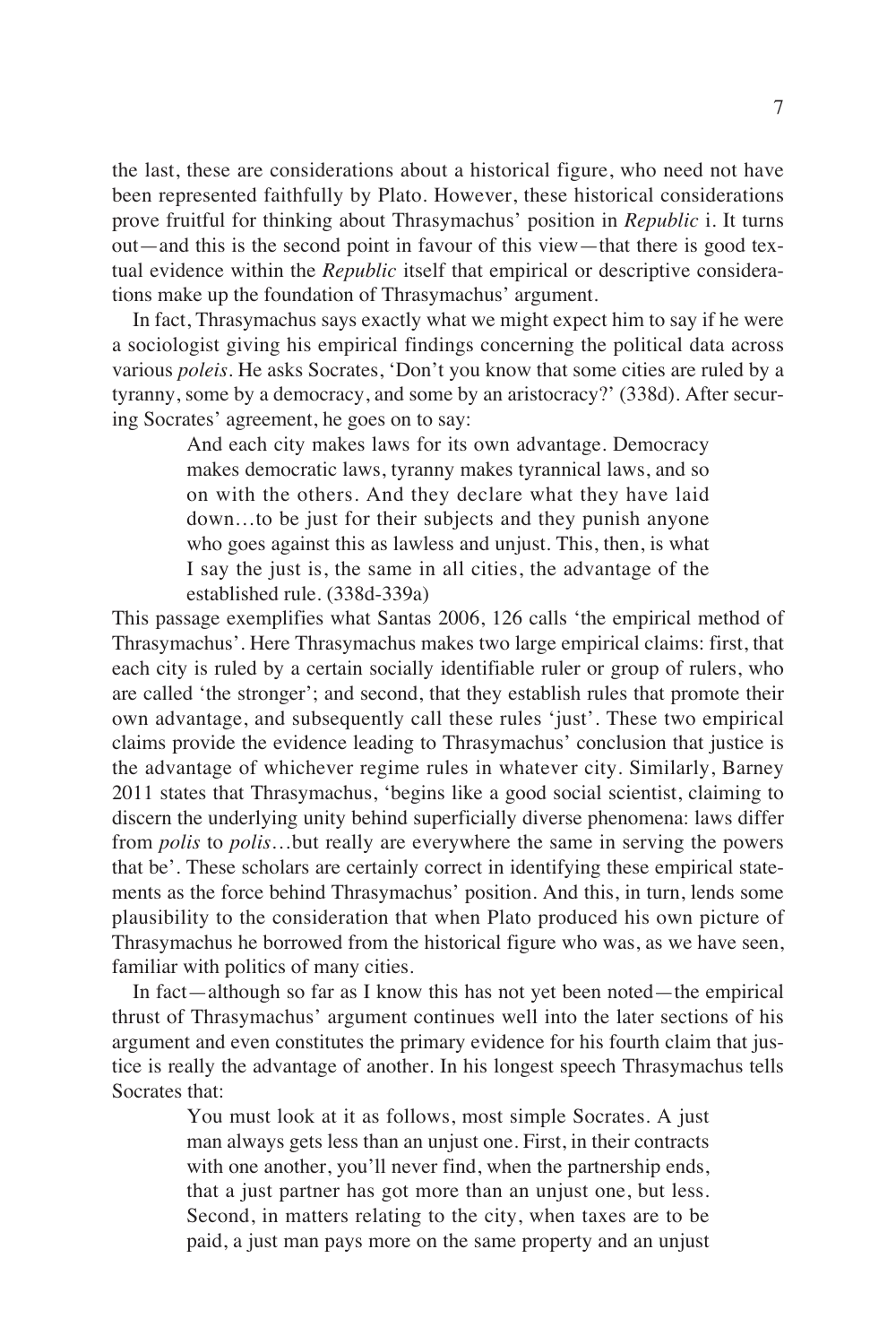one less, but when the city is giving out refunds, a just man gets nothing, while an unjust man gets a large profit. Finally, when each of them holds a ruling position in some public office, a just person, even if he isn't penalized in other ways, finds that his affairs deteriorate because he has to neglect them… The opposite is true of the unjust man in every respect. (343c-e)

What Thrasymachus is here arguing is the simple point that careful and soberminded observation of the lives of both the just and the unjust reveals that generally the unjust secure more money, power, and friends than the just. Thrasymachus' reason for believing this is merely what he sees all around him: the unjust become rich, the just are punished, and everywhere the tyrant is admired by many people as happy and blessed.<sup>12</sup> Again, the force behind Thrasymachus's views is his own empirical observations.

Unfortunately, there is a tendency for some of those who recognize that the character Thrasymachus is offering a descriptive account of justice to think he is *only* offering a descriptive account and not also offering prudential and normative conclusions about how one ought to live one's life.<sup>13</sup> This cannot be correct. Thrasymachus flirts very closely with calling injustice a virtue and justice a vice (348c-d). Only at the last opportunity does he withdraw from this strong claim to make the more tempered claim that injustice is 'good judgment' (εὐβουλίαν) and he contrasts this with acting justly, which he calls 'high-minded simplicity' (γενναίαν εὐήθειαν). So when he offers Socrates the example of the ruthless tyrant as the peak of injustice we must understand this as his example of a man to be admired and emulated. Thus Thrasymachus concludes from this example, 'So, Socrates, injustice if it is on a large enough scale, is stronger, freer, and more masterly than justice' (344b-c). This is a ringing endorsement of the tyrant who acts for his own self-interest and dominates over the justice that Socrates appears to be advocating for as a principle to live by.

Moreover, it is abundantly clear to Socrates, Glaucon, and Adeimantus that Thrasymachus is arguing that the unjust life is a better life than the just one. At the outset of book 2, Glaucon explicitly takes himself to be restating Thrasymachus' argument, and so he says he will explain why the life of the unjust person is better than the life of the just person (358b). Right before this passage, Socrates reminds us that Thrasymachus has previously argued that justice is burdensome, injustice beneficial (358a). Finally, Thrasymachus himself admits in his discussion with Socrates that he is talking about the most important of topics,

 $12$  Since much more hangs on this example of the tyrant than has hitherto been realized, I return to it later. Guthrie 1971, 92-94 aptly points out that Thrasymachus is saying all this with the Peloponnesian War as the backdrop, during which injustice could often make one more successful than not.

<sup>&</sup>lt;sup>13</sup> This is explicit in White 1995, 322: 'The indignant opening, the insistent indicatives, the generic classifications—suggest that his claim is based entirely on observation… At no point, however, does he express clear approval for the self-serving by the strong. On the contrary, if he simply reports the facts as he sees them, then his remarks are more likely to reflect a rejection of the *Machtpolitik*.'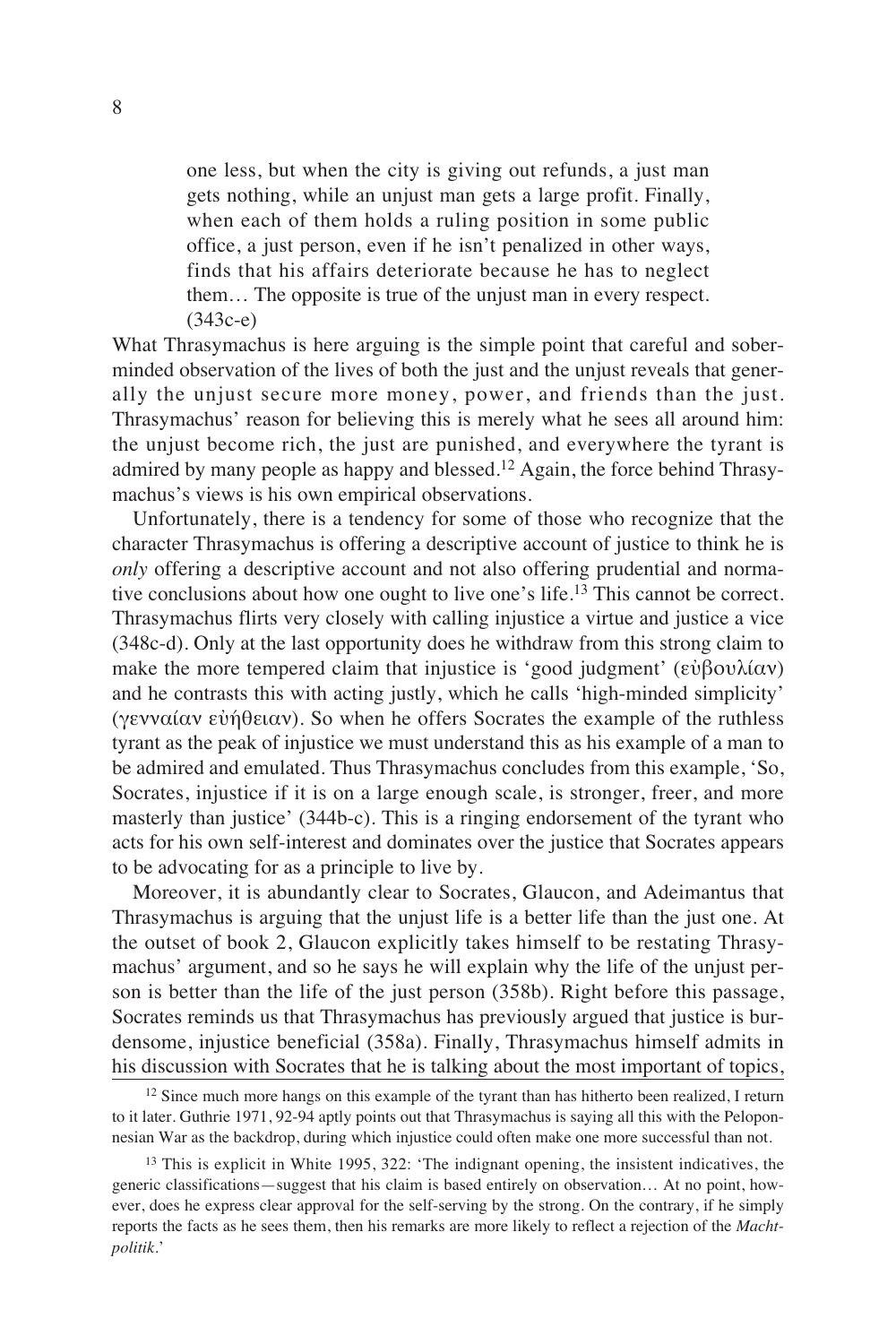how one should lead one's life (344e). All this confirms that Thrasymachus did intend to suggest very emphatic and, indeed, specific normative or prudential claims about how one should live one's life.

The question we must ask is what Thrasymachus is doing, such that he can confidently offer a view that is so obviously grounded in empirical observations and yet one that he expects will also result, for those who hear, understand, and accept it, in normative or prudential conclusions about how we ought to live our life. So far as I can tell, Thrasymachus does not present any explicit or deductive argument, the conclusion of which addresses the way we may best lead our lives. It might seem strange to us that in a work of Plato's a sophisticated and intelligent interlocutor hopes to offer advice about how we should live without presenting such an argument, but there is nothing strange about this. We need only realize that in the *Republic* the character Thrasymachus is employing a sort of strategy common to the sophists who were prominent in the century before Plato was writing, a strategy I earlier called 'genealogical unmasking'.<sup>14</sup>

I now discuss some sophistic texts roughly contemporary with the historical Thrasymachus to show how, by looking at the way other sophists advanced their philosophic views, we can better appreciate Thrasymachus' purpose in the *Republic*. I hope to provide some reason for believing that this is a productive and insightful way to think about the strategy Thrasymachus adopts in his conversation with Socrates.

Consider Prodicus' innovative views on religion and the gods. He was regularly called an atheist in the ancient world because he developed a 'non-religious' anthropological or genealogical account of how mankind came to believe in the Olympian gods.<sup>15</sup> Prodicus held that mankind's belief in the gods was not due to any first-hand experience with them, nor to the accounts of the gods presented in Homer and Hesiod. Rather, prehistoric mankind developed their own belief in these 'gods' by venerating and deifying certain features and people of their world who were responsible for the great benefits and utilities of life. Mayhew 2011, 180-181 summarizes this account as follows:

> According to Prodicus there are two stages to the origin of religion and particularly of the belief in the gods. 1) Primitive people came to regard certain aspects of nature—'the nourishing and useful'—as gods; for example, the sun the moon, the rivers and springs, trees from which they gathered fruit, or vegetation generally. 2) Primitive people also came to regard certain *people* (and their discoveries) as gods—those who first discovered and invented what is nourishing or otherwise useful.<sup>16</sup>

<sup>&</sup>lt;sup>14</sup> My suggestion is not that Plato gives us the exact words of the historical Thrasymachus, but that Plato displays a method or genre of argument that was, as a matter of fact, advanced by a number of sophists.

<sup>15</sup> We learn from Philodemus' *On Piety* (1, fr. 19.519-41) that Epicurus had called Prodicus a 'deranged' atheist in book 12 of his *On Nature*.

<sup>&</sup>lt;sup>16</sup> There is some scholarly debate concerning the extent to which Prodicus himself developed the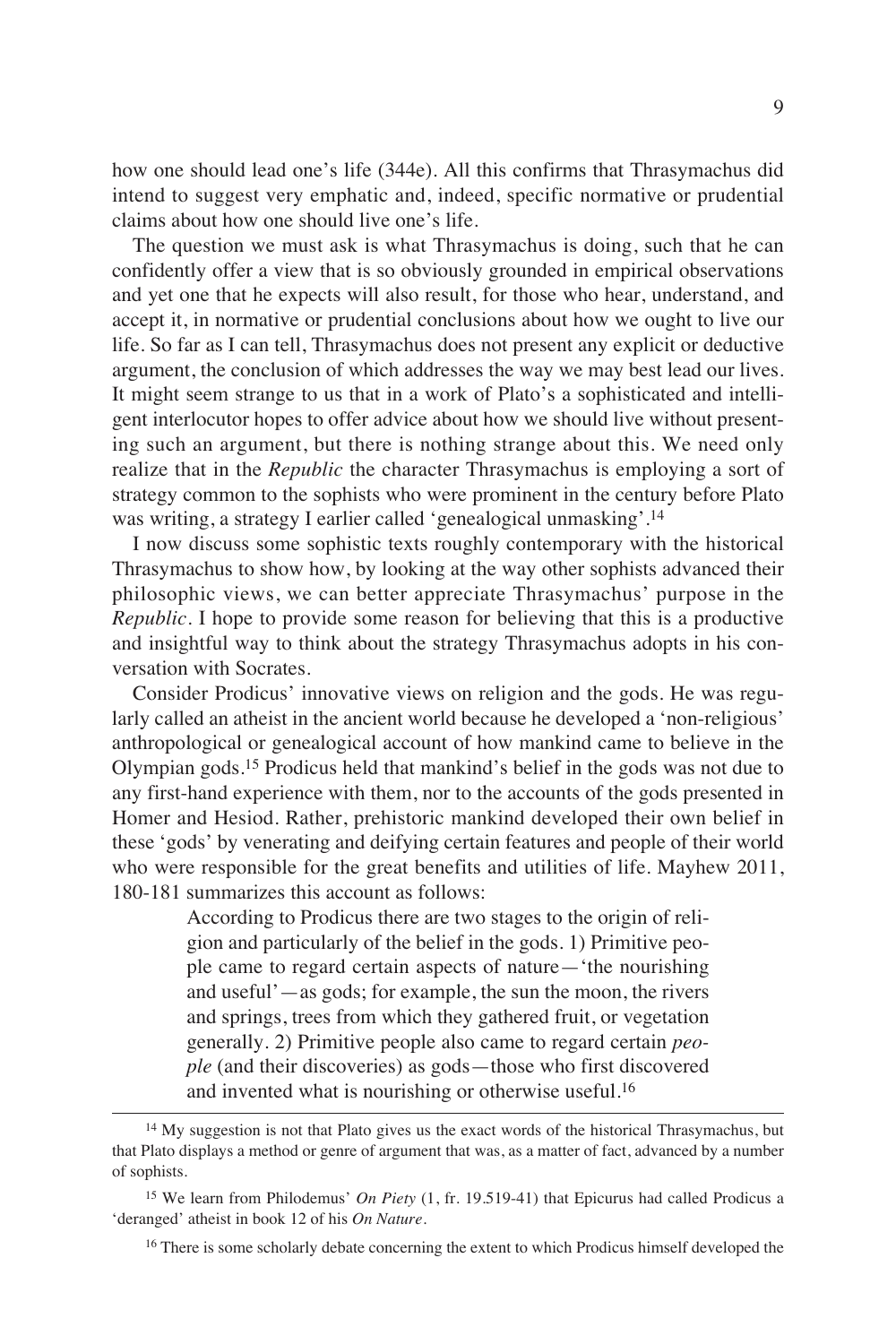It is not difficult to understand what Prodicus might have in mind here. Primitive humans lived in a hostile environment, a difficult and dangerous life. There would be gratitude for nature's little gifts: fresh berries to snack on and clean rivers to drink from. To secure more of these gifts, primitive humans instituted a *quid quo pro* relationship, offering prayers and sacrifices in hopes of receiving more goods in recompense. A similar story would be told for those figures who first discovered the great expedients of life: whoever invented agriculture was called Demeter and worshiped as a god and whoever discovered how to make wine was called Dionysus. This sort of account is an unmasking insofar as it offers a narrative that effaces the conventional beliefs in the gods and reveals the deeper—and perhaps more unsettling—truths about the origin of our conception of them. It is genealogical insofar as it does this through a historical account of the origins and development of religious belief.

Note that this theory includes only (what the author presents as) true anthropological and empirical claims about the development of belief in the Olympian gods. There is no indication that in his account of religion Prodicus offered any advice, let alone any explicit argument, about how to live one's life. And yet I suggest that Prodicus hoped that this genealogical account would have a powerful effect on his listeners, or at least on those able and intelligent enough to understand its radical import, though not to conclude that there is no good reason to adhere to customary practices in one's personal or civic life. Instead, his intelligent listeners might realize that if Prodicus' account is correct then they too could become revered as gods in posterity so long as they bestow some great benefit to humanity. And this fate, Prodicus must have assumed, was something to which no intelligent listener of his could be indifferent. Who could give up the opportunity of becoming revered as a god?

I am suggesting that his developmental account of religion may have challenged or undermined the 'action-guiding' beliefs that his audience held. Although everyone previously believed that the Olympian gods existed wholly in a world of their own, Prodicus indicates that the gap between humankind and the gods was not so great; it could even be bridged by a few, unique individuals. So without any explicit argument Prodicus is able to open up new vistas and possibilities concerning what goals one might pursue and how one might live. That this is a real possibility lurking in the background of Prodicus' genealogical account of religious belief is confirmed by his speech *The Choice of Heracles*, which we have some reason to believe came from the same work that originally contained his discussion of religion (see Mayhew 2011, 202-226).

In *The Choice of Heracles* Prodicus narrates a story about the young Heracles, who is contemplating what sort of life he should live. At this great cross-road Virtue and Vice come to him, each personified as a beautiful woman, and both try to persuade him to adopt their own way of life. Vice promises Heracles an

second element of the view Mayhew ascribes to him, although the majority of commentators do take Prodicus to advance both parts. I accept the majority view, which seems to me correct for reasons that will become clear below.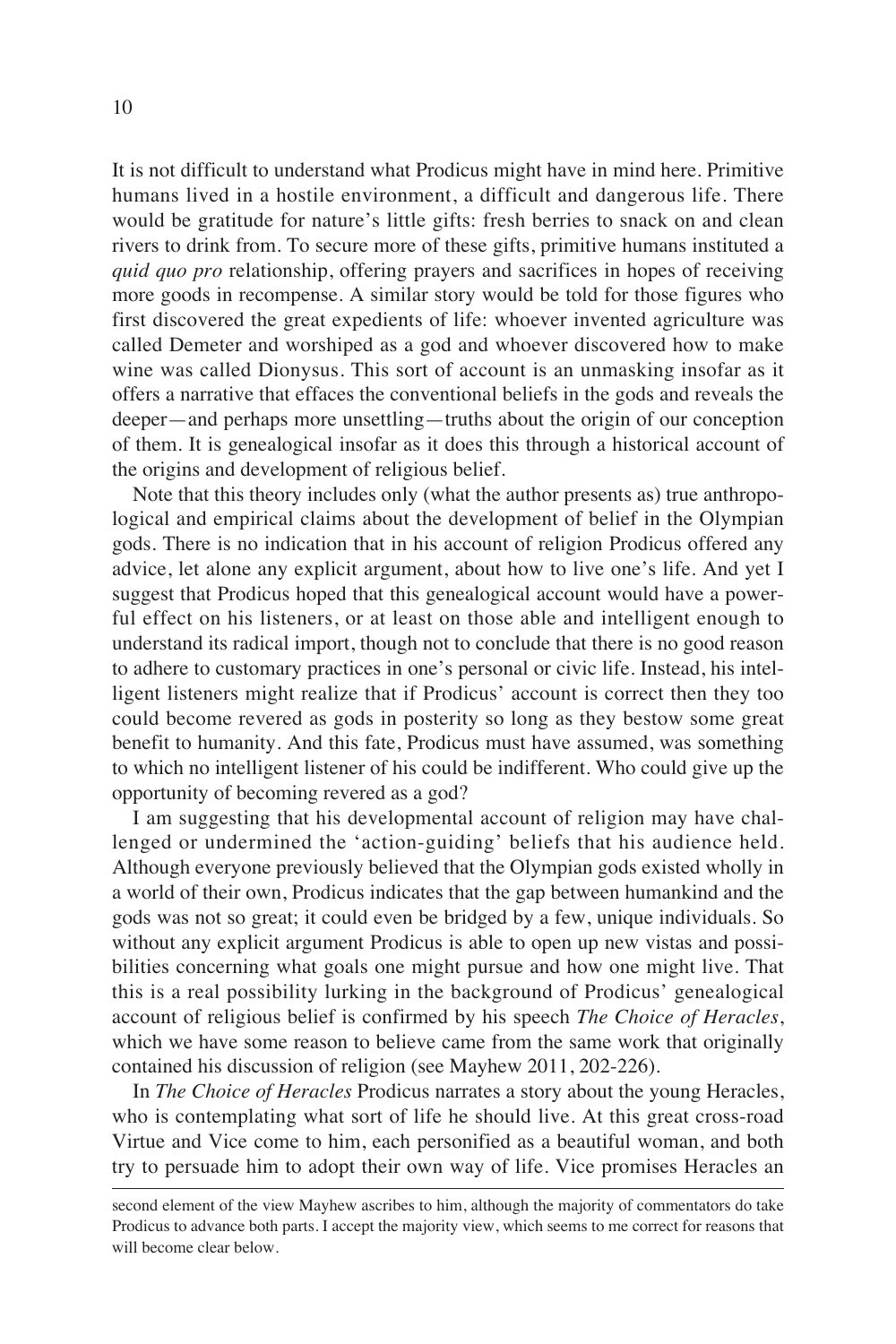easy life full of enjoyment, power to satisfy every desire for pleasure, plenty of sex, lots of relaxation, and little work. Virtue tells Heracles that if he follows her he will be burdened with hard work, must shun many luxurious pleasures, and must benefit others rather than take benefits for himself. If, however, he cultivates his talents and works virtuously for others, Virtue tells him that he will become like the other great benefactors of mankind who, 'whenever their appointed end comes…*do not lie forgotten without honor, but flourish remembered, celebrated in song for all time*. O Heracles, child of good parents, by working hard at such things it is possible for you to possess the most blessed happiness (DK 33)'. Prodicus apparently did not tell how Heracles responds to these choices, nor does Prodicus announce which of the two lives is the better life: he leaves his readers and listeners to contemplate these questions for themselves. However, he surely expected all his listeners to recall that Heracles was one of the great paradigms of virtue in the Greek world and that—here is the crucial point—he was the only hero, according to the myths, who merited an apotheosis to the Olympian ranks after his death. This of course suggests the same possibility implicitly raised in Prodicus' account of religion: if one becomes supremely virtuous then one may be revered as a god and sung about for ages to come, i.e., one may achieve the only sort of divine immortality that is possible. In fact, the Heracles story seems to follow from Prodicus' account of religion and should, I think, be understood as a depiction of the new possibilities this account generates. Given that the Olympian gods do not truly exist and mankind created their own belief in them, certain great individuals can steal their way into the realm of the gods: no divine ancestry is required. *The Choice of Heracles* shows us how this might be done and the rewards one might reap if one's symbolic apotheosis is achieved through a life of outstanding virtue.

Prodicus was not the only sophist, I should add, who gave a genealogical account of religion. Critias, in the so-called 'Sisyphus fragment', offers another account of how mankind came to believe in the gods, only in this text we learn that the gods were the political invention of some wise man, who developed and hoped to promulgate the belief in the all-seeing and just gods as a tool to control people's lawless behavior (DK 25).<sup>17</sup> There is an implicit lesson in this unmasking of people's religious sensibilities as well, although in this case I think the lesson to learn is that we can get away with committing unjust acts so long as we keep our actions hidden from other people, and sometimes it is in one's interests to do so. It seems, then, that this genealogical investigation into the origin of social phenomena was developed in a number of fifth century sophistic texts.<sup>18</sup> In

<sup>&</sup>lt;sup>17</sup> Some ancient sources attribute this fragment to Euripides, rather than Critias, the leader of the Thirty Tyrants who lived from about 480-403. It also should be noted that the fragment itself is only 44 lines in length and probably comes from a Satyr-play, not a philosophic text, although this does not mean we should avoid drawing philosophic lessons from the fragment. On the fragment, its importance, and a discussion of the authorship, see Sedley 2013.

<sup>&</sup>lt;sup>18</sup> I have mentioned only religion here, but other social institutions were given a similar analysis. The best example remaining to us is the account of the development of justice and the political capacity of mankind put in the mouth of Protagoras in Plato's *Protagoras* 320d-322d.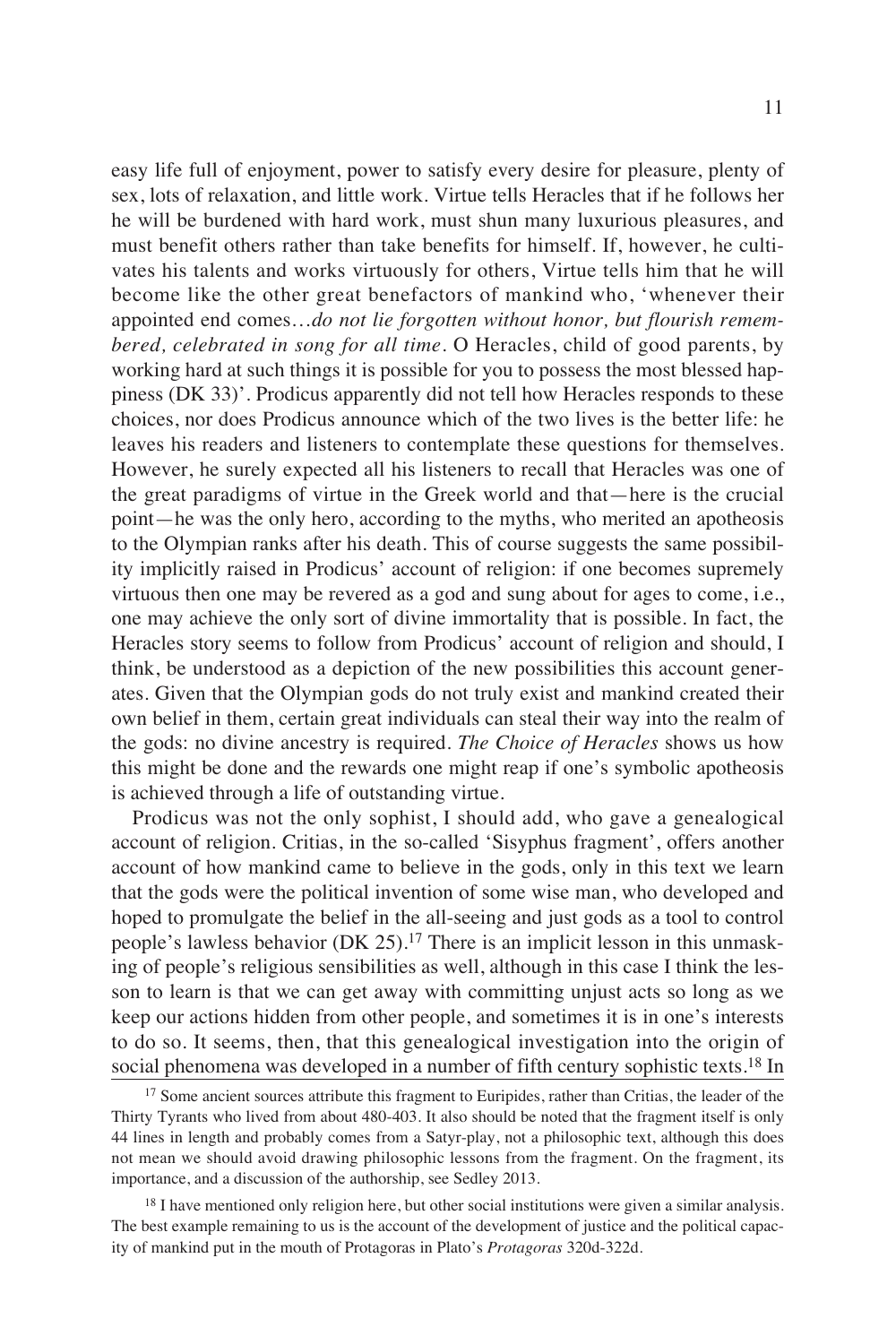fact, there is a good case to be made that this was an important element of the sophistic movement, and one inherited from the Pre-Socratics. Western Philosophy is standardly said to have developed when the Pre-Socratics revolutionized the poetical or mythological depictions of the origin of the world by searching for an immanent and scientific explanation of its genesis (see Guthrie 1962, 29). This search for the  $arch\bar{e}$ , or first principle, of the physical world was thought not only to reveal the temporal beginnings of the universe but also its true, fundamental nature, from which other important truths could be derived. Many of the sophistic projects emulated this sort of inquiry. The sophists held that coming to understand the beginning of any social phenomenon provided them with special knowledge about its nature and value.

There is, however, a significant difference between inquiring into the nature of the physical universe, on the one hand, and inquiring into the origins and nature of social phenomena, on the other. Truths about social phenomena are likely to be more immediately relevant to practical reasoning than truths about the genesis of the cosmos. Learning truths about the origins and nature of social institutions can change the lives of average citizens, for their lives are tangled up in these institutions.

The project of genealogical unmasking hence purports to offer truths about a social phenomenon or institution. These truths are expected to challenge received beliefs about the phenomenon and to affect understanding of the value of the institution. No one could ever again look to the skies in fear of a retributive deity, for example, once they accepted Critias' account of god as a political invention of some wise man. Projects of a similar sort to sophistic genealogy have not disappeared in modernity. Preeminent among them is the project of Nietzsche, who in the preface of his *Zur Genealogie Der Moral*, sounds very much like the sophists when he announces that he is searching for the true value of moral values, 'und dazu tut eine Kenntniss der Bedingungen und Umstände not, aus denen sie gewachsen, unter denen sie sich entwickelt und verschoben haben' (Preface, 6).

The similarities with Nietzsche are fruitful because they can help to ward off a possible objection to certain elements of this sophistic practice, and they can deepen our understanding of their project. It might be wondered why Prodicus would not have explicitly argued that one should strive to become revered like a god. One obvious reason is that such an argument could have landed him in hot waters. Intellectuals could get in a great deal of trouble for challenging the views of the gods accepted by their fellow-citizens, as is evidenced by Socrates' conviction for impiety and Anaxagoras' exile from Athens. But the comparison with Nietzsche gives us at least two other reasons why someone might have chosen to present a genealogical unmasking rather than an overt attack on social institutions. The first is that exposing hitherto unrecognized truths about people's presupposed beliefs can be an extremely powerful tool. The force of Nietzsche's *Zur Genealogie Der Moral* is not due to any sort of explicit argument; rather, it comes from his account of the contingent social and psychological circumstances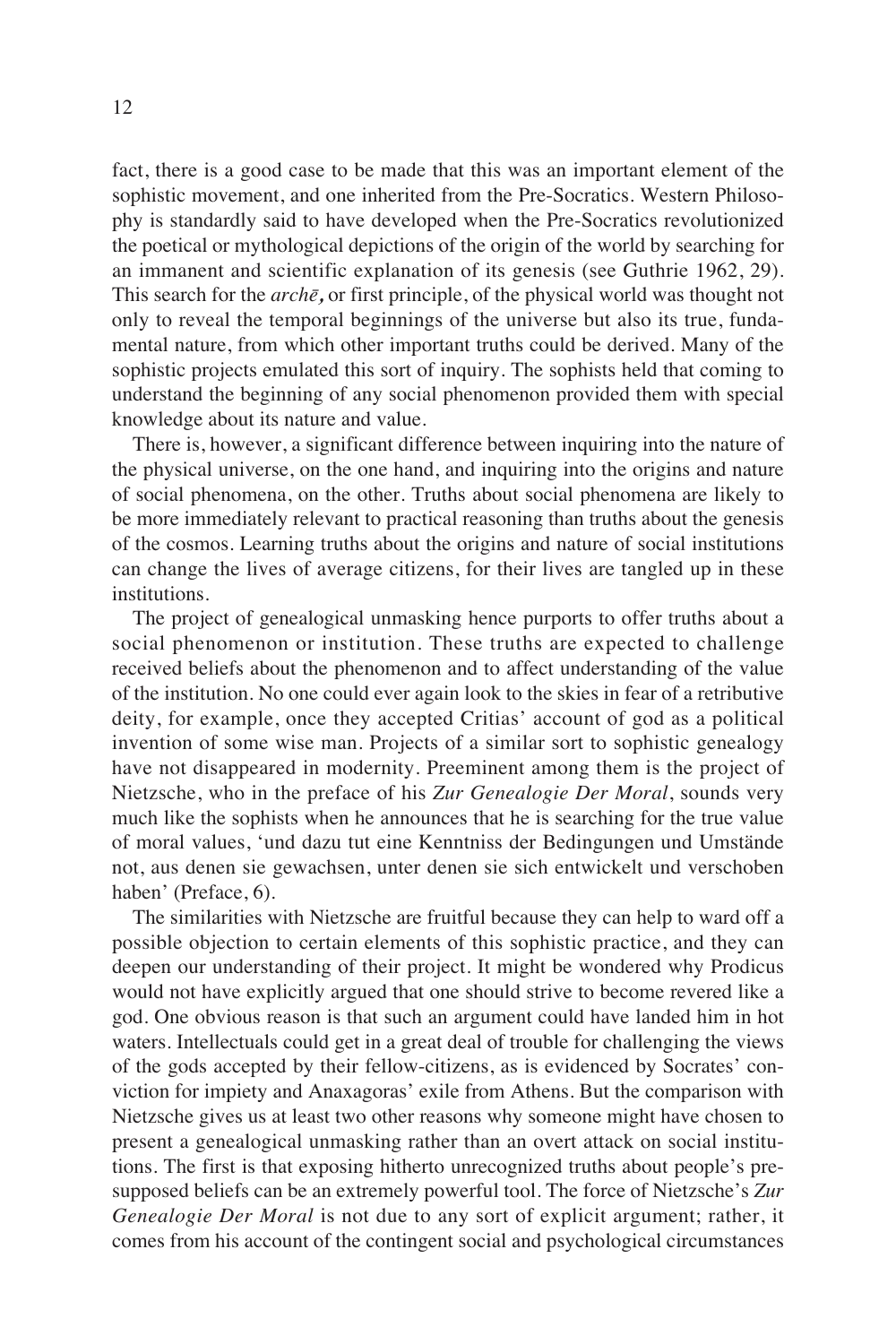that he claims gave rise to the Christian moral world-view. By revealing how arbitrary and ugly the development of these values may have been, he forces his readers to doubt certain commitments that they had hitherto been unable even to conceive of questioning.<sup>19</sup> This can be a deeply emotional and revelatory experience because it allows one to imagine new possibilities for one's life. This may have been the strength Prodicus and Critias hoped their genealogical accounts would have: to force people to question the presuppositions they held about the gods, which in turn would allow them to reorient the ways they lived their lives.<sup>20</sup>

The comparison with Nietzsche also brings out that the method of genealogical unmasking is particularly effective when the full force of the author's views can only ever be appreciated by a limited number of people. Although Critias believed that it could sometimes be beneficial to act unjustly if one could do so without getting caught, he would never have hoped that everyone would attempt unjust deeds whenever they thought they could escape detection, nor could he have wanted to recommend that they should. His fragment suggests, rather, that it is beneficial for most people believe in an all-seeing and just god so that society is not reduced to chaos. Only a minority of the people can be brought, without serious deleterious effects on everyone, to act unjustly when they act in secret. It is a structural feature of his view, like Nietzsche's and Thrasymachus' as well, that their more far-reaching and radical consequences can only ever truly be appreciated by a minority of the population.

We can now appreciate how Prodicus' genealogical unmasking of the traditional belief in the gods clears the way for new goals and projects, available to the most able of his listeners. His mechanism for revealing these possibilities has to be quite subtle. He merely baits his intelligent listeners and readers with his implicit message. When the genealogical account of religion and *The Choice of Heracles* are considered together, Prodicus offers an implicit view of how one might live one's life that does not depend on any sort of explicit argument about what sort of life one should live. The force of his presentation depends first on an unmasking of certain (as he claims) truths about a social phenomenon that open up new possibilities and, second, a paradigmatic example of an admirable man who capitalized on those possibilities. This is important for us to note because

<sup>19</sup> One can think of the *Genealogie* as a prerequisite for anyone who might accept Nietzsche's later arguments—only if one first starts to doubt the hegemony of the moral world-view will one be able seriously to entertain arguments or suggestions that lead one away from it. In this respect the *Genealogie* looks to be interestingly akin to the Socratic elenchus, since Socrates often has to reveal to his interlocutors that they do not know what they are talking about before they desire to learn anything new.

<sup>&</sup>lt;sup>20</sup> Of course there are serious limitations to this argumentative strategy. As Lane 2012, 80 has recently reminded us, such an unmasking 'will only be unsettling for those who share those valuations', or what I have called action-guiding beliefs that the genealogy targets. Prodicus' account of religious belief will have no great effect on someone who already accepts his story and has no ambition to any sort of glory in his afterlife. Or, to anticipate, Thrasymachus' unmasking of justice will have no ground-breaking effects for those who, like Polus, already reject justice as a beneficial principle by which to live.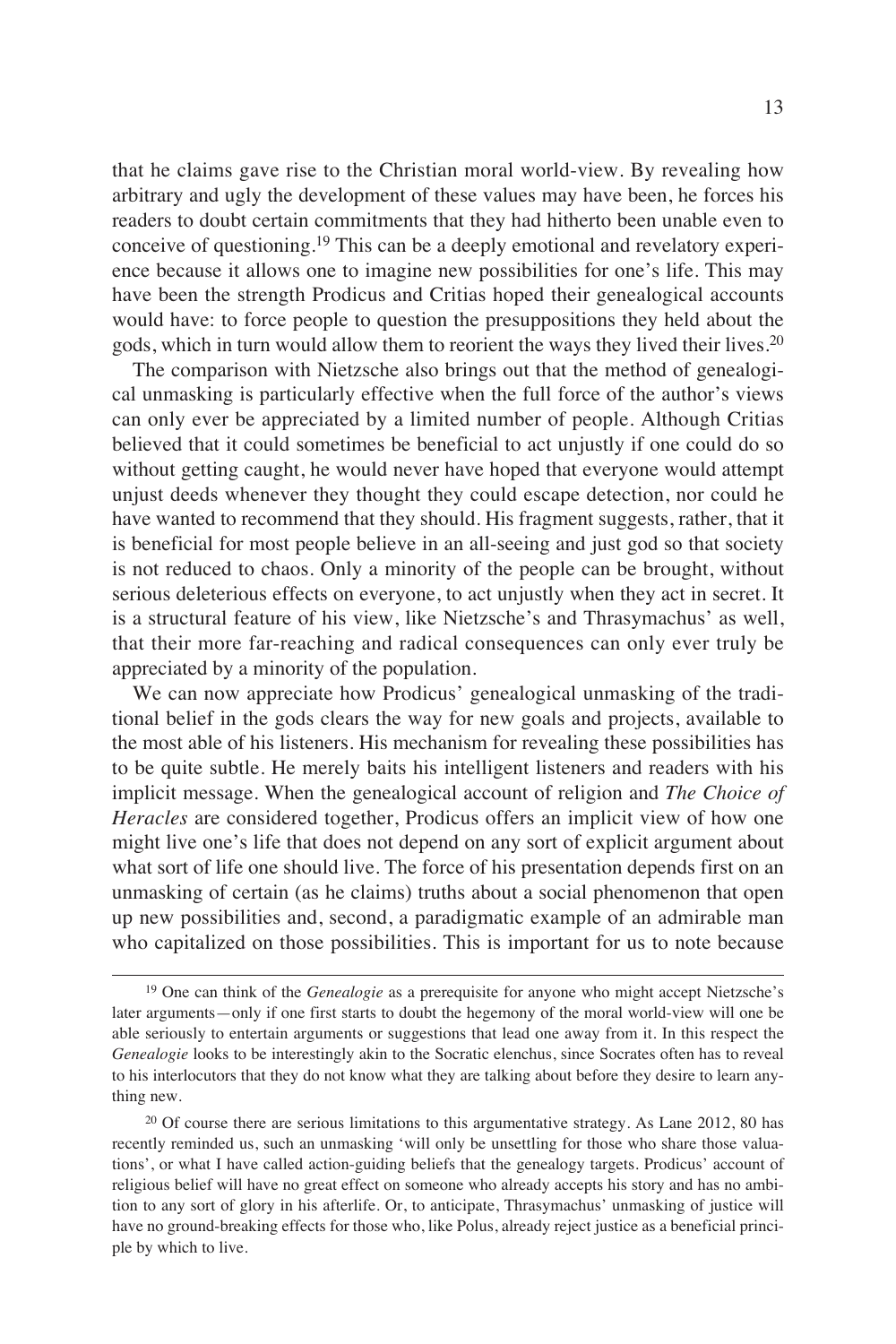both these features occur in Thrasymachus' speeches in the *Republic*, to which we now turn.

Some traditional views about justice appear in the *Republic*. Hesiod, *Works and Days* 328-332 argues that one should not follow the path of injustice:

> The road that goes the other way, to doing justice, is the better course, and justice comes in the end to triumph over *hubris*. A fool learns this by experience. For Oath catches up right away with crooked judgments and there's an uproar when justice is abducted and men take her away in their hunger for gifts… But to those who give straight verdicts to both foreigners and residents, and who do not step outside justice, their city flourishes and their people blossom in it… The earth bears a plentiful livelihood for them; on the mountains oaks bear acorns on their branches and bees in their hollows; the woolly sheep are covered with heavy fleece. (Gagarin and Woodruff trans. 1995, 17)

Hesiod's moral here is simple. If one acts unjustly bad things will happen and if one acts justly good things will happen: peace will reign, honey will flow, wool will be plentiful, and so all will flourish. *Republic* i takes place in the shadows of this account of justice (see Barney 2011). When Cephalus argues that his money allows him to avoid cheating and lying, he seems to be echoing Hesiod's view that one should give straight verdicts lest one be punished by the gods. Cephalus' point, too, is that acting unjustly will ultimately prove to be detrimental to his interests—and so he should act justly. Moreover, he makes most of his case in the dialogue by appeals to socially accepted authorities, and particularly the poets.<sup>21</sup> This suggests that he accepts the traditional, poetical views of justice and what it means to live the good life. When in book 2 Adeimantus is explaining to Socrates why most people (incorrectly, according to the view he is presenting) think justice is a beneficial principle to live by, he quotes the very text from Hesiod presented above (364c-d). Clearly the background of the early books of the *Republic* is the conventional and traditional view that justice is beneficial because of the profitable consequences we win from it. In one form or another Cephalus, Polemarchus, Socrates, and the 'many' of Glaucon's speech accept this view.<sup>22</sup> This is important to note for appreciating Thrasymachus' effort to do something quite similar to what we saw Prodicus do. Recognizing that these conventional views about justice constitute important action-guiding beliefs for his listeners, Thrasymachus tries to undermine them by unmasking the dirty truths about justice as it exists and is practiced in Athens and beyond.

Assume that what Glaucon says about the many is true about Cephalus, Polemarchus, and others who accept the conventional Hesiodic view about justice:

<sup>&</sup>lt;sup>21</sup> He refers to Sophocles at 329b and quotes Pindar at 331a. At 331d Polemarchus suggests that his father's final view is just like one the poet Simonides earlier suggested.

<sup>22</sup> Socrates, to be sure, also believes that acting justly is also good *in itself* and not just good for the profitable consequences we achieve by acting justly.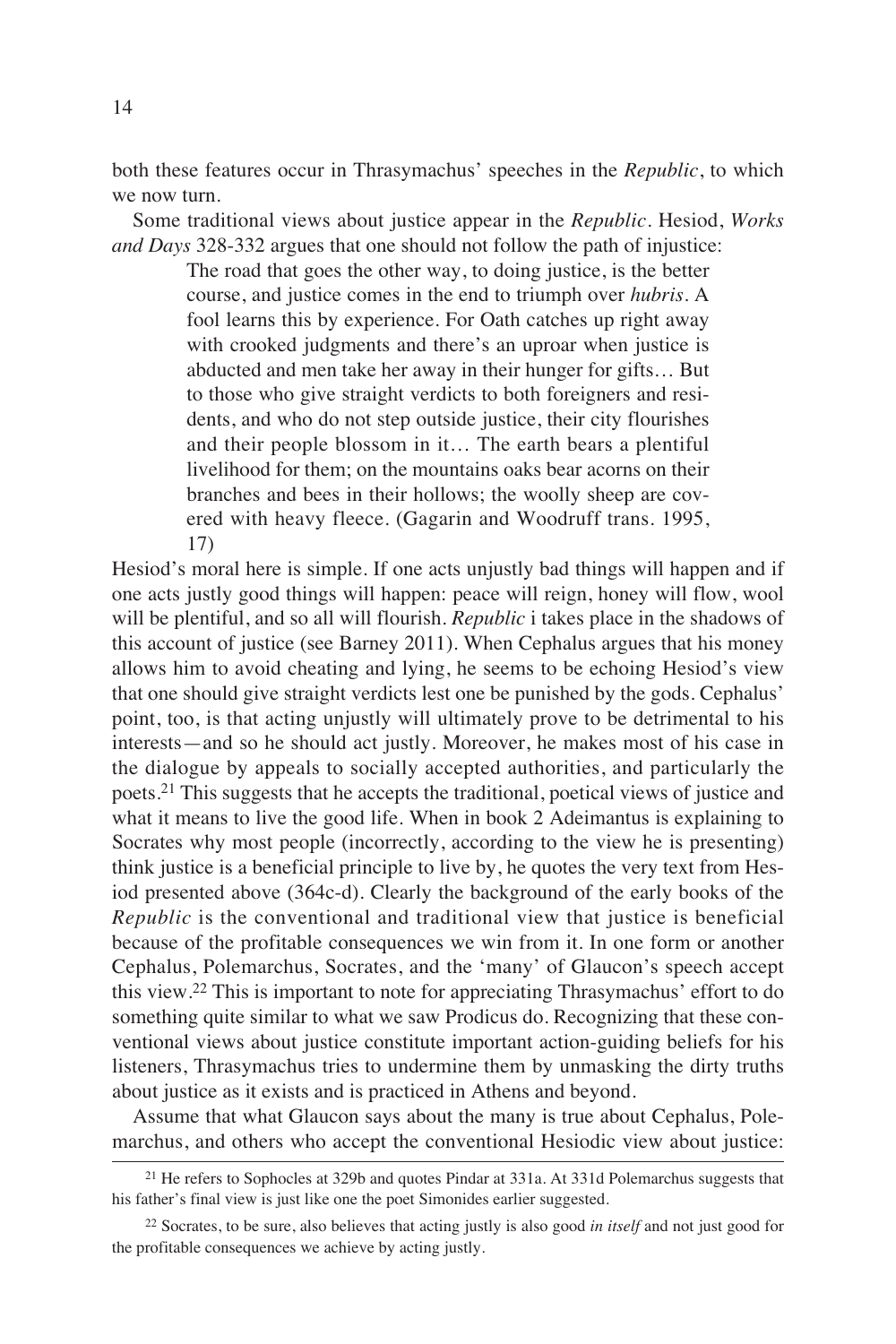they believe that acting justly is beneficial through social or divine approval of such action. It is this action-guiding belief that Thrasymachus tries to shatter through his presentation of the dirty truth about justice as, he claims, it is normally practiced.

His first 'answer' about justice is his statement that 'justice is nothing other than the advantage of the stronger'. It is clear from what he says next that this statement is meant to pack a big punch and be quite surprising ('Well, why don't you praise me?' 338c). The reason why, of course, is that he thinks that if his listeners understand the import of this statement it will shatter their background belief that acting justly promotes their own self-interest and is worth doing for that reason. On the contrary! Acting justly and deferring to the laws of one's society benefits only the rulers of one's city. It is utter foolishness to think that the rulers 'think about their subjects differently than one does about sheep, and that night and day they think of something besides their own advantage' (343bc). Consequently, acting justly aids the material interests (the most important interests, on Thrasyamchus' view) of others, the ruling elite. The sheep will not bear more wool nor will the honey run sweeter if one follows the laws in one's city. Rather, the sheep will be sheared raw and the stores of honey will run dry, flowing right into the cups of the rulers. Really, there is little or no benefit in political justice for anyone other than the ruling elite.

The case is similar when one acts justly to one's neighbors. Thrasymachus tells us very clearly that after entering into contracts, the unjust man always comes out with more than the just man; the unjust pay fewer taxes; and the just spend their money on public goods while the unjust take money from the public stores (343d). Over and over again, Thrasymachus impresses upon his listeners that it is foolish to think that acting justly generally pays. This is exactly why he flirts with calling injustice a virtue and justice a vice, although he ultimately settles on calling justice high-minded simplicity and injustice good judgment. He thinks people act justly under the assumption that this will reap rich rewards, but this is nothing but a pretty sounding naiveté. The truth of the matter is that injustice can be much, much more profitable. Thrasymachus assumes that if people fully understood the true consequences of acting justly and unjustly, they would have to reevaluate their orientation towards others and change their disposition to acting justly in public affairs. It is in this respect that Thrasymachus hopes that his empirical claims about justice can have normative or practical force. By shattering the deluded action-guiding beliefs that arise from the conventional, mythic view of justice he hopes that at least some of his listeners can appreciate the possibility of doing better for themselves.

Just like Prodicus, then, Thrasymachus assumes that his listeners hold certain action-guiding beliefs about a certain social institution. Furthermore, both think that by challenging these beliefs they can plausibly hope that some of their listeners will reevaluate the way they ought to act. There is another very important methodological strategy shared by the two. Although neither of them offers any explicit argument for the normative or prudential conclusions they want to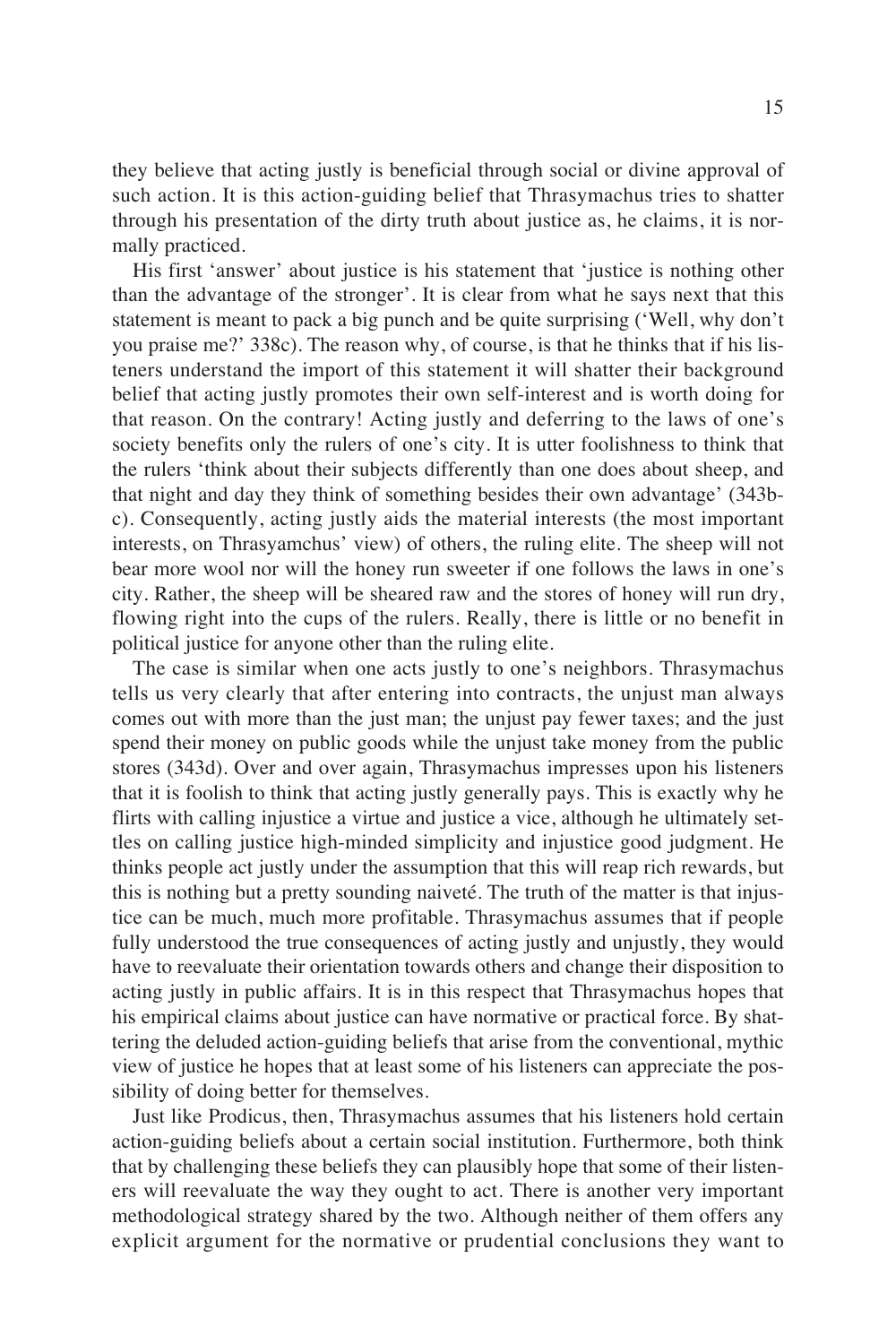advance, both do think they have an ace up their sleeves: each offers a paradigmatic example of a great life that is made possible if one exploits the radical import of their claims. We have seen already that Prodicus offers us the example of Heracles, who, according to the myth, was elevated to the status of an Olympian divinity upon his death. Thrasymachus offers us the example of perfect injustice—the tyrant, who everyone must concede is happy and blessed. It is here that he argues 'justice is really the good of another' and as his great proof of this he orders Socrates to consider τὸν μεγάλα δυνάμενον πλεονεκτεῖν, which one might gloss as 'the man who is able to do injustice in a big way' (344a). The example Thrasymachus gives here is the tyrant who not only appropriates the property of others but also enslaves whole cities. This person, Thrasymachus says, 'is called happy and blessed not only by the citizens themselves, but by all who learn that he has done injustice entire' (344b-c).<sup>23</sup> Here Thrasymachus is forcing upon his listeners that they cannot really maintain that justice is more to their advantage than injustice, and he is showing what is possible if they fully take to heart the radical consequences of his shocking truths about justice.

There is, in fact, very good reason to think that this example is the final gambit in Thrasymachus' 'answer' about justice. Before he introduces the tyrant, he takes himself to have shown that acting justly actually advantages other people and disadvantages oneself, contrary to what most people believe. He then offers up the happy tyrant to show his listeners that injustice pays and, if really big, pays in a big way. This, he makes very clear, is intended to be sufficient to change at least some people's action-guiding beliefs and therefore to change the way they act. Consider his response to Socrates after he is challenged about this example. Although Thrasymachus tries to exit the conversation, Socrates stops him and encourages him to stay and argue further, since he is not yet persuaded that acting unjustly is more profitable than acting justly. Thrasymachus responds to this exhortation with exasperation, 'And how am I supposed to persuade you if you aren't persuaded by what I said just now? What more can I do?' (345b). He is sure that he has already said enough to persuade at least some of those listening to accept his own view of the issue at hand, which we have already seen was the question of how we ought to live our lives. The tyrant example is meant to be the culmination of his view and it is meant to secure the conclusion he hopes to advance. This is because he thinks that his elite audience cannot be indifferent to the life of the tyrant, just like Prodicus seems to have thought no one could be indifferent to the afterlife of Heracles' universally admiring memory.

I hope it is clear in what ways Thrasymachus tries to unmask justice as it is conventionally understood and why he thinks this unmasking can have real effects on the actions and life-choices of his listeners. I would like now to draw out one final methodological similarity between the Thrasymachean position in

 $23$  There is good evidence within the Platonic corpus that Thrasymachus is on solid ground when he suggests that everyone calls the tyrant happy. In the *Gorgias* Polus says that everyone calls the tyrant blessedly happy and no one could agree with Socrates that he is unhappy because unjust—and here Socrates even concedes that everyone, or most everyone, does think this (473e-474a).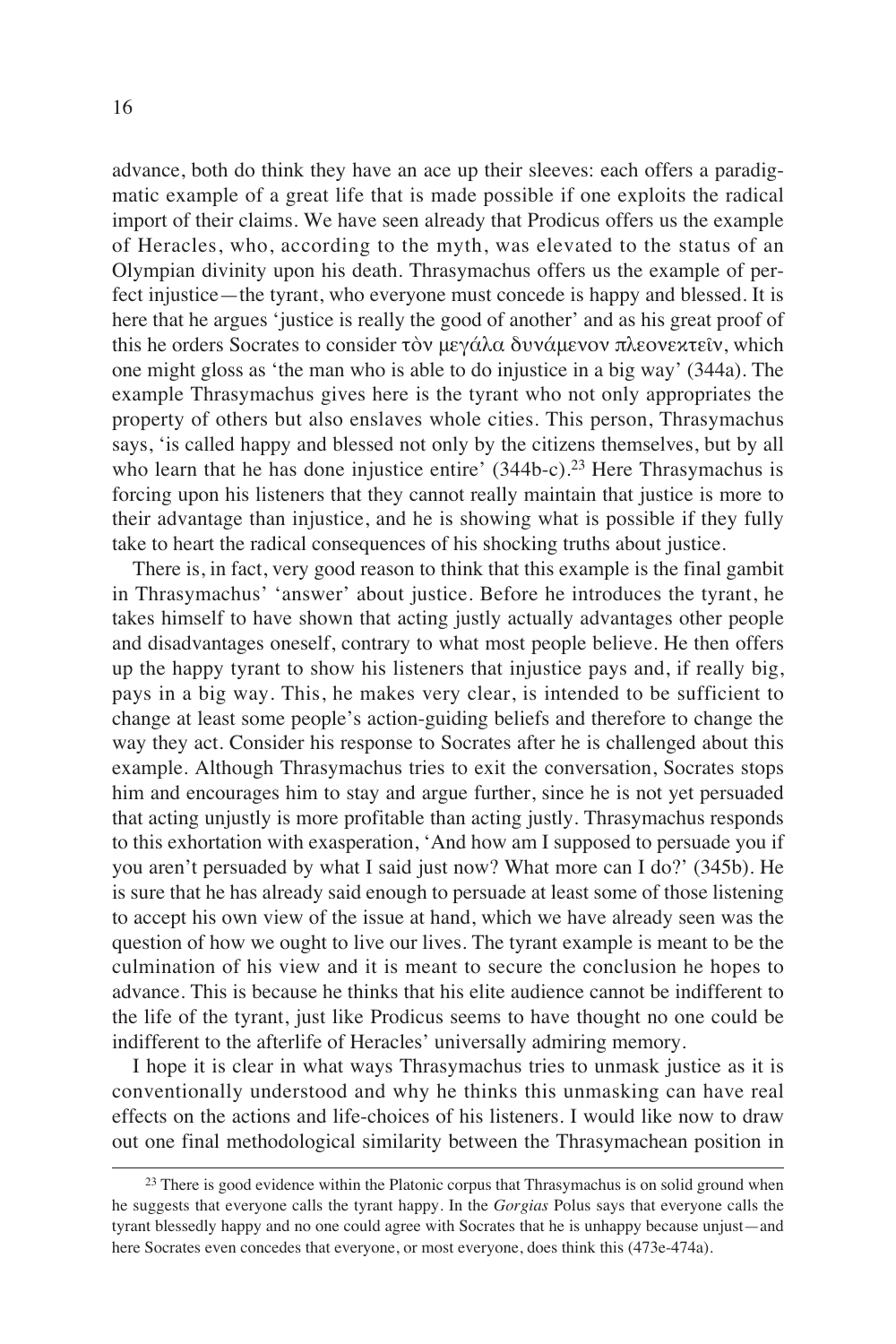the *Republic* and the arguments offered by the historical Prodicus and Critias. I have said nothing yet to suggest that there is anything historical about Thrasymachus' view, or that he ever concerns himself with the social origins of justice, although we have seen this to be an important part of the other sophistic arguments I have called 'genealogical unmaskings'. In fact it is clear that in the *Republic* Thrasymachus' view gets elaborated along such lines. Moreover, there is some evidence indicating that the views he offers in book 1 derive from, or are tied to, a real genealogical account of the nature of justice, or at least that a set of historical arguments very similar to Thrasymachus' were closely linked to such an account. The key text here is Glaucon's restatement of Thrasymachus' view in book 2.

At the opening of book 2, Glaucon announces that he was unconvinced by Socrates' response to Thrasymachus and that he remains unsure that the just life is superior to the unjust life. Accordingly, he plans to restate Thrasymachus' view so that it may be defeated once and for all. He says, 'I'll renew the argument of Thrasymachus and first I will state what kind of thing people consider justice to be and what its origins are' (358b-c). Then follows the famous contractarian account of justice, where we learn that by nature everyone wishes to do injustice but no one wishes to suffer it. Justice developed from this natural state because primitive man realized it was better to live in a world where no one harmed anyone else rather than a world where everyone harmed others whenever they thought it advantageous to do so. Thus primitive humans agreed to avoid harming others so long as others agreed to refrain from harming them. This was the birth of justice and, presumably, the beginning of a nascent legal system as well.

Glaucon argues that this account shows that no one values justice as a good in itself; it is only a tool that secures safety from others. In any case, what is crucial here is what Glaucon says at the end of this genealogical account. He prefaced this account by saying that he was going to restate the view of Thrasymachus and he ends this account with the qualification that it is not his argument, but rather it is the argument of some other (ώς ὁ λόγος, 359b). He thus carefully distances himself from the account of the origins of justice and ascribes it to Thrasymachus. Similarly, after Adeimantus supplements his brother's arguments about the origin and nature of justice, he ends his speech by suggesting that this is how Thrasymachus might further support his argument (367a). In this way, Plato is at pains to tie Thrasymachus' views in book 1 to an explicitly genealogical investigation, which makes the Thrasymachean position parallel to the sort of argument used by Prodicus and Critias. But we can say more than this. Earlier in his discussion Glaucon says his ears have been talked to death by Thrasymachus and *countless others* (μυρίων ἄλλων) who argue that the life of injustice is better than the life of justice. This suggests that the sort of argument offered by Thrasymachus was sufficiently prevalent in Plato's time that he thought he had to respond to it. Someone had really argued that the life of injustice is better than the just life and most likely used a genealogical account to do so.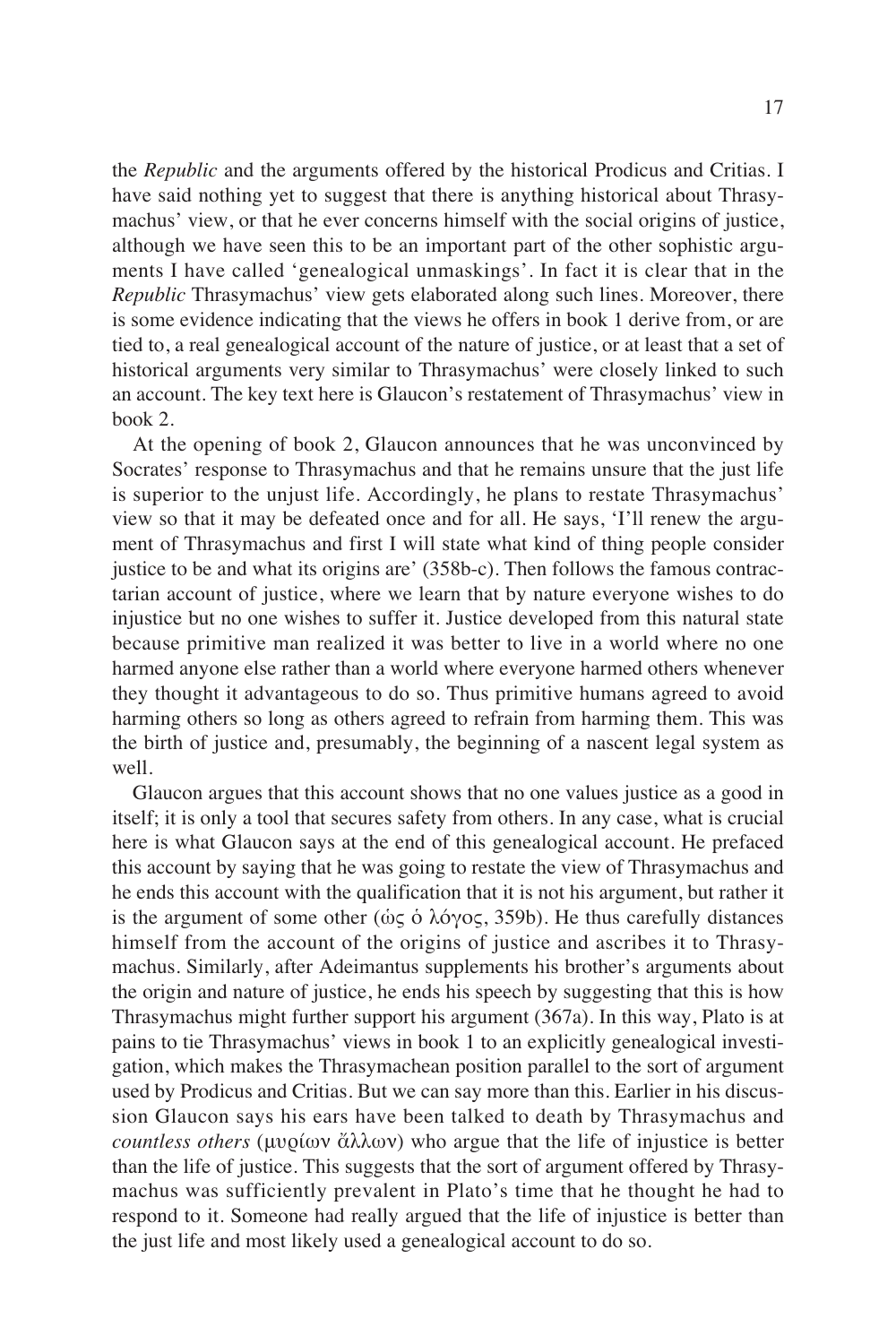If this is right, then there existed a genealogical or developmental account concerning the nature of justice offered either by some historical figure or group. This is unsurprising, since Plato clearly responds to the positions of others in his work and, further, we know that there are very many similarities between both the initial account of justice Thrasymachus offers (claim number 1 above) and his later views with certain fifth century texts, such as those of the sophist Antiphon (see Pendrick ed. 2002, 53-67). And Antiphon is often read—with good reason—as offering an historical or developmental account of justice, which shares many similarities and affinities to Glaucon's restatement of Thrasymachus' view.<sup>24</sup> Some scholars even think that Antiphon may be the historical inspiration for the views advanced by both Thrasymachus and Glaucon in the *Republic* (see Barney 2011). This seems unlikely to me,<sup>25</sup> but what does seem clear enough is that the sort of immoralist arguments offered by Thrasymachus and Glaucon had some purchase in the late fifth century and were sometimes supported by a genealogical or developmental account of the origins of justice.

It is possible, of course, that Thrasymachus of Chalcedon was the figure who originally presented these immoralist arguments, or that he presented some important version of them, and this is why Plato chose him to be namesake of the anti-hero of the *Republic*. This is not part of my thesis, and I do not mean to maintain that Thrasymachus' argument in the *Republic* was ever offered by a fifth century figure. It was Plato who penned these arguments and he did so, no doubt, in the way that served the structure and purpose of the *Republic*. My point has been to show that the character Thrasymachus uses a method of argument that bears a striking resemblance to the sort of arguments offered by a number of sophists, and Prodicus chief among them. Like Prodicus, Thrasymachus hopes to advance normative positions without offering explicit arguments for them. Like Prodicus, he does this by challenging the action-guiding beliefs of his listeners and then offering up an example of a great and admirable human being who is meant to serve as a paradigm of how life might be lived. And like a number of sophists, the Thrasymachean position develops in the form of an argument that I have called 'genealogical unmasking'. The character Thrasymachus advances a consistent, coherent, and interesting view if we read him as adopting this variety of argument. This all suggests that Plato was aware of this genre of sophistic argumentation and that he intentionally presented us with a Thrasymachus who argued sophistically.

### III. A Sophistic Account of Justice

I have argued that we must pay close attention to the methodology that Thrasymachus adopts in the *Republic* and that evaluating how Thrasymachus goes about arguing can help us better understand the substantive views he wants to

<sup>24</sup> Unfortunately we cannot make out the details of what Antiphon's historical account would have looked like with any precision. For what we can say, see Kahn 1981.

 $25$  For some considerations of why this might not be see Weiss 2007. Although her discussion is focused on the *Gorgias*, much of it can be applied to the *Republic* as well.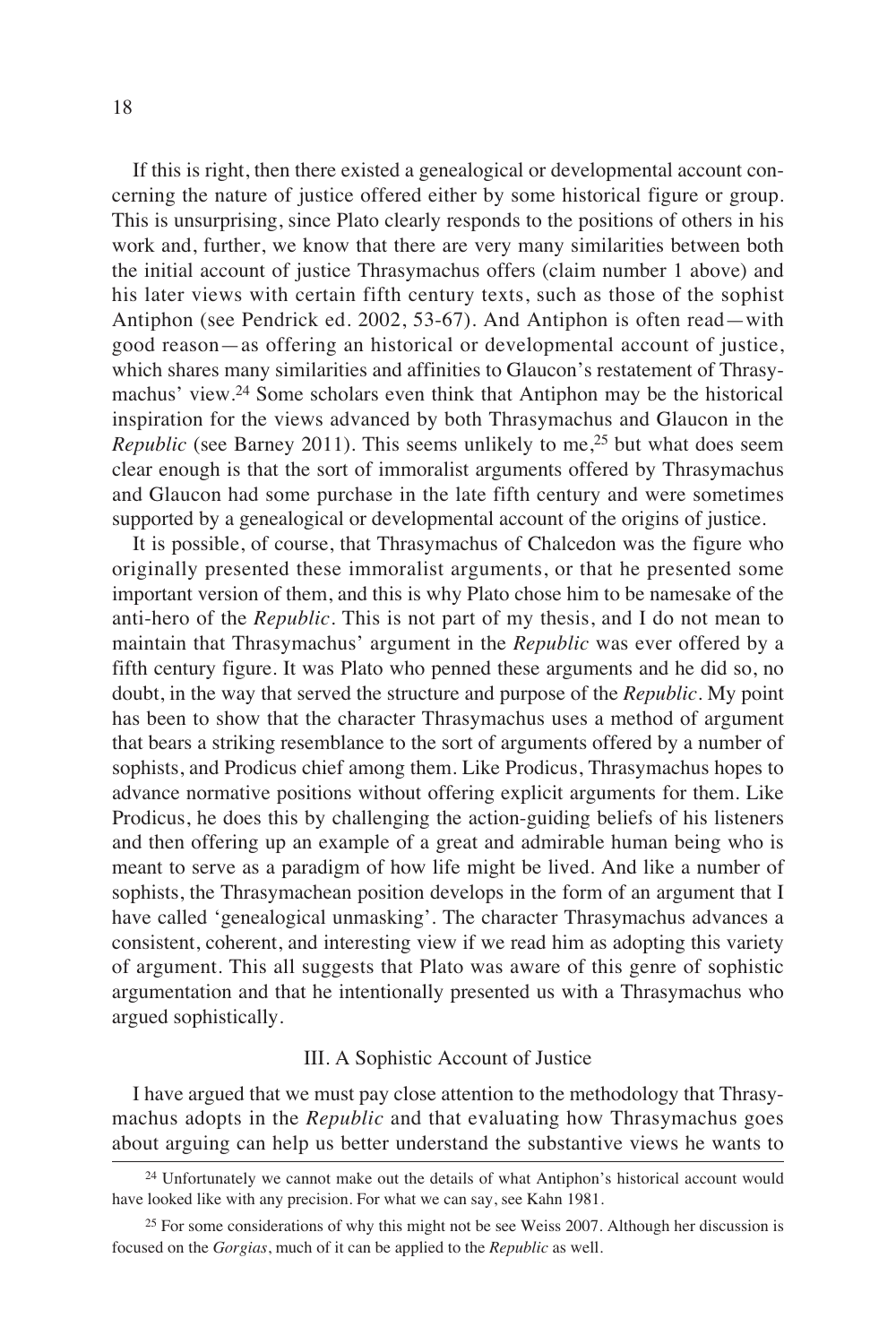advance. Before concluding, I bring what I take to be Thrasymachus' substantive views into sharper focus. I just state them via a brief reconsideration of the four claims Thrasymachus makes about justice in book 1.

> I say that justice is nothing other than the advantage of the stronger. (338c)

> And each kind of government lays down laws to its own advantage…and they declare what they have laid down to be just for their subjects. (338e)

> I say justice is this, the same in all cities, the advantage of the established rule. (338e)

Justice is really the good of another. (343c)

What sense are we to make of these four claims on my 'sophistic' understanding of Thrasymachus? As I understand Thrasymachus, these four claims represent generalizations that hold true most of the time. They are 'for-the-most-part' truths, which present the typical expression of justice—an expression which can nonetheless sometimes get distorted or otherwise not realized in the messy world of empirical experience. According to Thrasymachus, it is generally the case that what goes by the name of 'justice' in any given polis advantages the rulers and disadvantages the ruled. This is because most of the time governments establish laws that directly serve the interests of those in the government—that is to say claims 1 and 3 hold true most of the time because claim 2 holds true most of the time. But in the same way that Thrasymachus admits that sometimes it can be advantageous for citizens to act justly, he must acknowledge many possible exceptions to these three claims.<sup>26</sup> In reality, not all the laws produced by the ruling class will invariably benefit them, despite Thrasymachus' claim that a ruling class with the skills of ruling will achieve this—sometimes the laws will benefit the citizens as well. Thrasymachus must also admit the possibility that some rulers (however defective on his own view) might rule primarily for the advantage of those they rule over and not for themselves. There is no conceptual incoherence in any of these possibilities on Thrasymachus' account, and he must know this. However, because he thinks his own story exposes some hitherto hidden truths about justice, he exhorts us not to accept the alternative story according to which the rulers work for the citizens' own long-term interests and well-being, since in general such stories are no more than myths designed to pull

 $26$  Thrasymachus is sometimes read as maintaining that acting justly can never be beneficial to the just agent, but there is no justification for such a reading. Thrasymachus must maintain that it is sometimes prudent to act justly. Glaucon explicitly announces that Thrasymachus and the many say that justice is an instrumental good, not that it is invariably harmful, and Socrates acknowledges that this is the correct understanding of Thrasymachus' view (358a). Later in the dialogue Plato indicates that following the laws and ingratiating oneself to the rulers in a Thrasymachean regime can result in many real benefits. Above all else, acting justly in a Thrasymachean regime secures one the great good of remaining free from the punishments of one's rulers. Note the conditional force of many of Thrasymachus' statements: 'Injustice, *if it is on a large enough scale*, is stronger, freer, and more masterly than justice' (344c). He means that injustice is good only if one is able to get away with it. If not, one is punished and suffers many evils. In such cases acting justly is good and beneficial.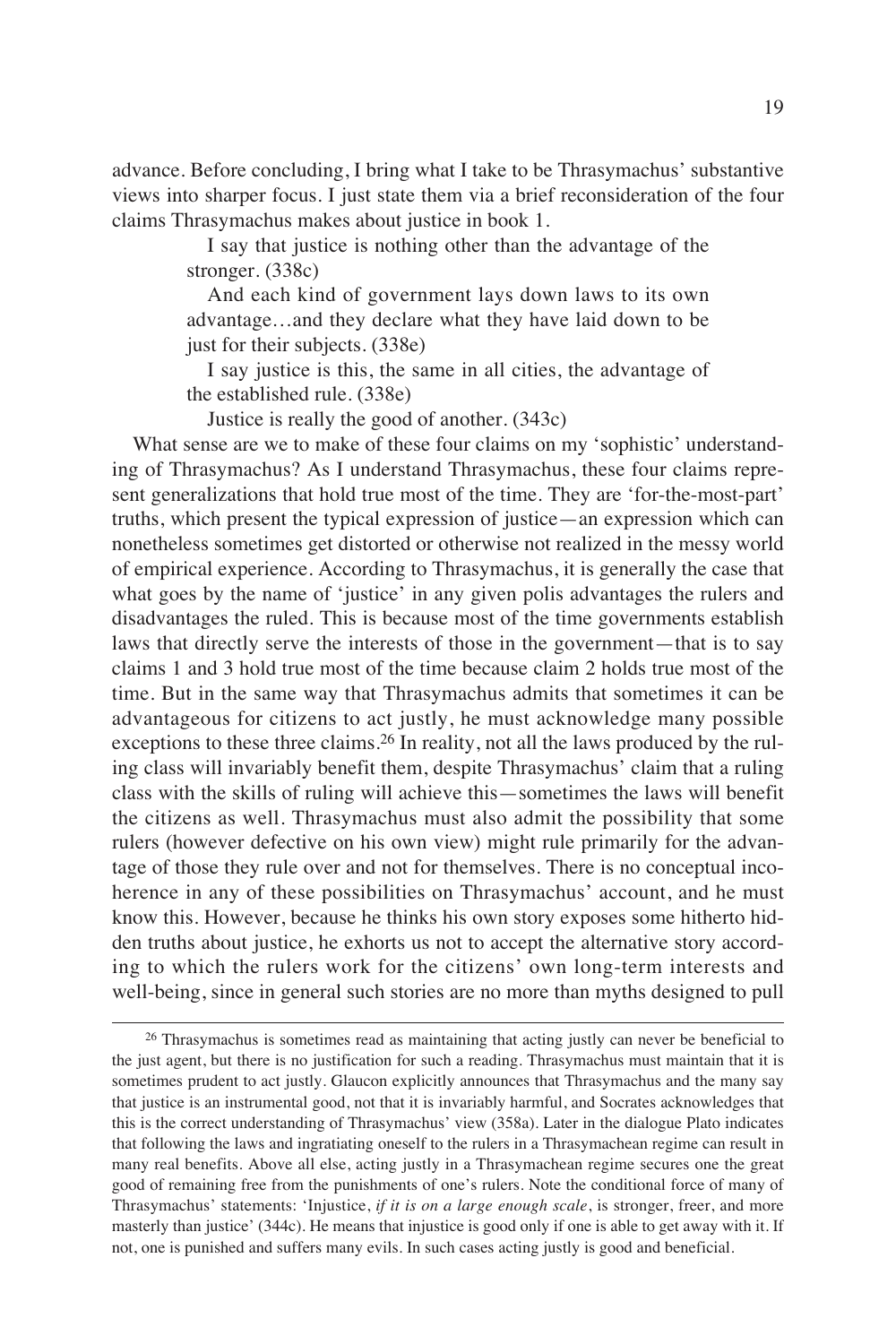the wool over the eyes of the many.

Thrasymachus is so emphatic and violent in presenting these claims because he wants to tear his listeners free from what he takes to be the ideological stranglehold that the Hesiodic view of justice-as-profitable has on them. This, I think, explains why he sounds so dogmatic and uncompromising when he makes each of the four claims presented above. And this veneer of dogmatism, in turn, is another reason why so many commentators have thought he must mean all of these claims to be true everywhere and always. But he presents these claims so forcefully not because they are invariably true, but because he thinks forcefulness is necessary to awaken his listeners from their ideological slumber. Something similar is going on when Thrasymachus makes his fourth claim. His point is not to lay down a truth about justice that holds everywhere and always, since he must know it does not. Rather, his point is to enforce upon his readers that most of the time one does better when one treats one's neighbors unjustly rather than justly. Thrasymachus is clear that he thinks this fact is obviously true—all one has to do is look at those who enter into contracts, go into politics, or pay taxes (343d-e). Most of the time nice guys really do finish last, even if once in a while one wins the lottery. Yet somehow his listeners are blind to this fact and he assumes this is because they have been deluded by some optimistic account of justice and the beneficence of rulers. What he really wants is to make some of his listeners realize that most of the time their interests will be advanced by breaking the rules. Once they realize this, he thinks, they will change their motivational dispositions and the way they act.

It is in this context, as we have seen, that Thrasymachus introduces his example of the tyrant. I want to make one further point about this example because we can tease out another explanatory virtue of Thrasymachus' method from a close reading of this passage. We have seen that those who try to read Thrasymachus as a dialectician run into problems when they apply his 'definition' of justice to the rulers of any Thrasymachean regime. And we noted earlier in our discussion that although we would expect Thrasymachus to call a tyrant just (the tyrant gets to make the laws), he actually calls his tyrant the one who does 'injustice entire' (344c). How can this be? I think this unexpected statement derives from the fact that Thrasymachus' account of justice—much like Nietzsche's—allows and even encourages us to look at the complicated social phenomena of justice from different perspectives.<sup>27</sup> Since justice is something of a battlefield of competing interests for Thrasymachus, we may think about justice from the perspective of the citizens who are exploited by the laws, from the perspective of rulers who dominate in their society, or even from the perspective of someone completely removed from that society and the *bellum omnium contra omnes* fought under the banner of political justice. It is from this last perspective that Thrasymachus calls the tyrant unjust: every Athenian and metic listening to the discussion of the *Republic* would agree that what the tyrant does is unjust, even if in the tyrant's own society what he says constitutes the rules of justice. Of course, Thrasy-

<sup>27</sup> The best account of Nietzsche's perspectivism can be found in Nehamas 1985.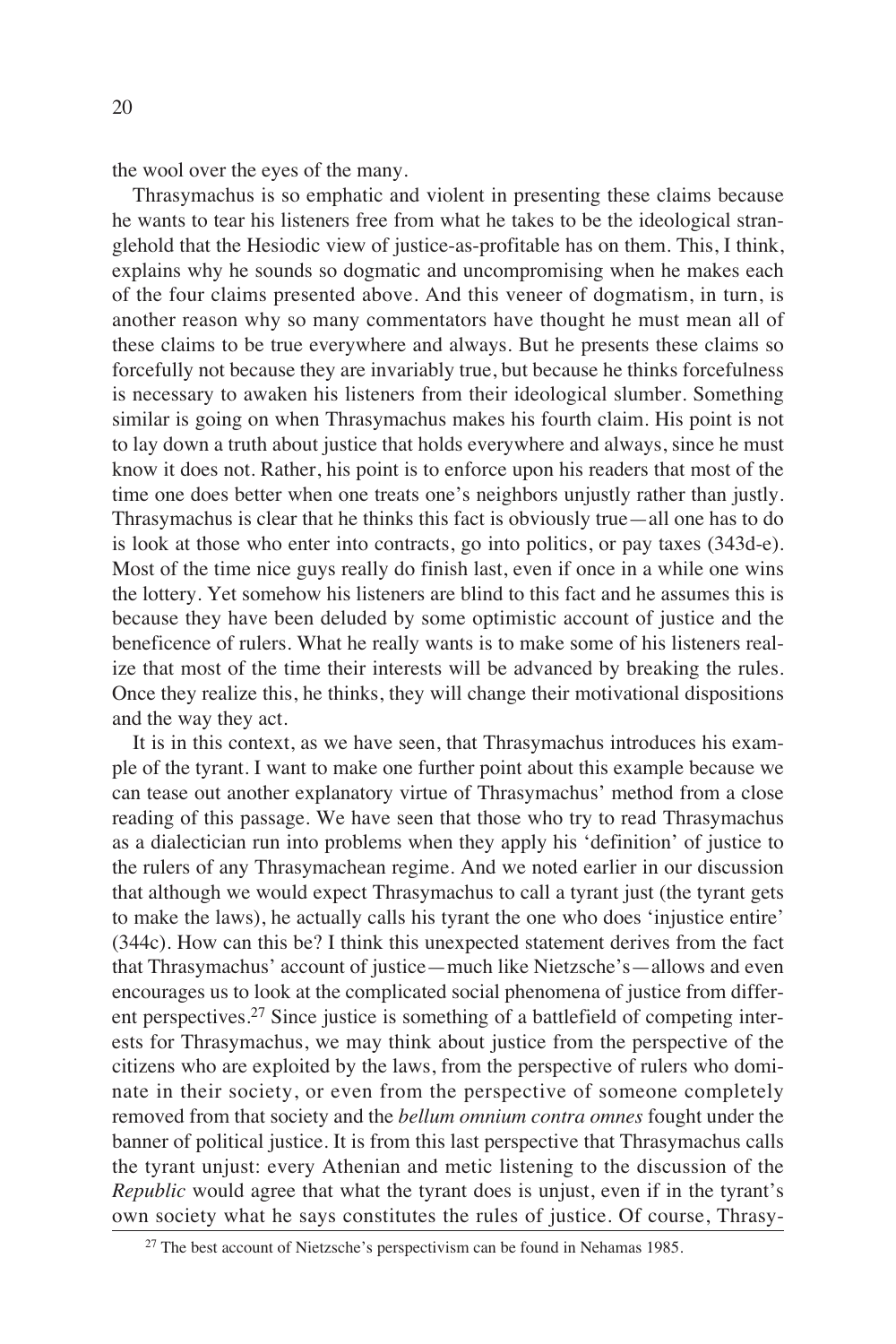machus prides himself on maintaining no single perspective in particular, but carefully considering many, and then giving expert advice from a consideration of all of them. He has witnessed enough cities in action to free himself from the perspective of any one particular society and to attain a more robust understanding of the workings of justice everywhere. We might say that Thrasymachus' is not the view from nowhere, but from everywhere. Or, to be more accurate but much less lapidary, the view from many places.

It is this more variegated and sophisticated perspective on justice that Thrasymachus thinks entitles him to announce the ugly truths he uses to unmask and undermine his listener's beliefs about justice. The perspectival nature of Thrasymachus' understanding of justice also allows us to see why there is no fatal incoherence in his view, as many have thought there to be (see, e.g., Everson 1998). He is not committed to maintaining that claims 1, 2, and 3 must entail or be strictly equivalent to claim 4. Instead, his claims have a pointed purpose. In order to shock his listeners out of their prejudices concerning justice, he emphasizes the perspective of those who are ruled over and dominated by the rulers. The only exception to this is his discussion of the tyrant, whose perspective he briefly adopts, but only to demonstrate how blessed such a life can be. In general, however, he tries to explain to his listeners how detrimental it can be to act justly and to do this he has to adopt the perspective of those who are ruled over and dominated.<sup>28</sup> We must realize that he is making his statements to convince citizens that their interests are often thwarted by acceding to the will of their rulers. There is no reason to think that what he says in this context should have any rhetorical force—or even make sense—if it were to be addressed to the rulers of these citizens.

So on my view Thrasymachus is not trying to define justice, nor is he merely giving a description of what justice is. He is offering a view about how one should live one's life—a view that must have appealed to many of the impressionable youths in Athens. This is why Socrates is so eager to discuss the issue of justice with Thrasymachus and, no doubt, this is why Plato spends another nine books responding to the Thrasymachean position.<sup>29</sup>

Department of Philosophy Princeton University Princeton NJ 08544

<sup>28</sup> This explains why it was when scholars started applying Thrasymachus' arguments in *Republic* to rulers that his view started to seem incoherent. This problem is compounded—and indeed does lead to incoherence—when one further assumes that he is trying to offer a definition of justice, in the Socratic sense discussed above.

<sup>&</sup>lt;sup>29</sup> My deepest thanks go to Melissa Lane, Alexander Nehamas, John Cooper, Alex Nevitte, Ben Morison, and Emily Hulme, who all read drafts of this article and offered very helpful criticisms and comments. Special thanks goes to Rachel Barney. This article would not exist without her encouragement and guidance.